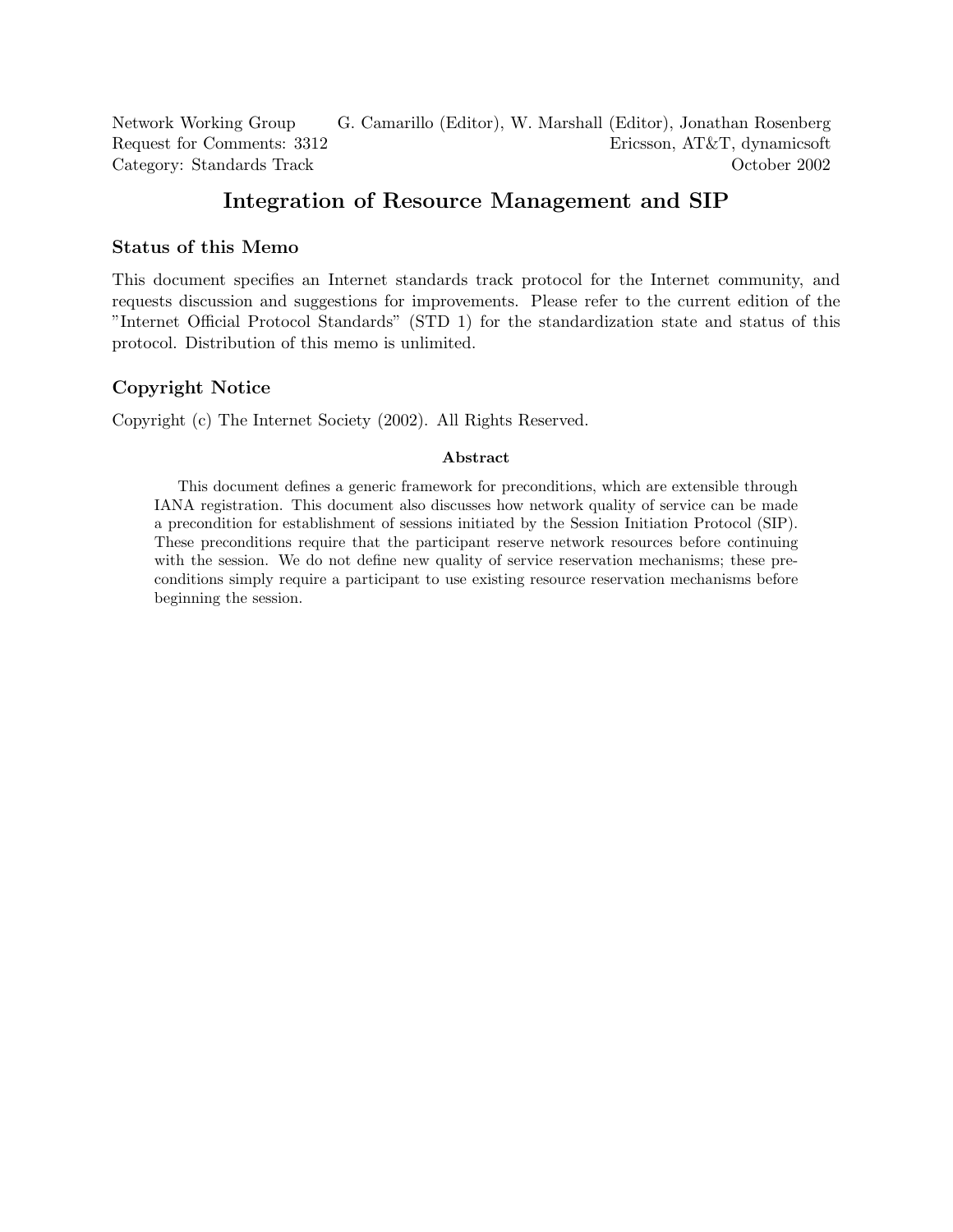|          | <b>RFC 3312</b>                                                 | Integration of Resource Management and SIP           | October 2002                  |  |  |  |
|----------|-----------------------------------------------------------------|------------------------------------------------------|-------------------------------|--|--|--|
|          | Contents                                                        |                                                      |                               |  |  |  |
| 1        | Introduction                                                    |                                                      | 4                             |  |  |  |
| $\bf{2}$ | Terminology                                                     |                                                      | 4                             |  |  |  |
| 3        | Overview                                                        |                                                      | 4                             |  |  |  |
| 4        | SDP parameters<br>6                                             |                                                      |                               |  |  |  |
| $\bf{5}$ | Usage of preconditions with offer/answer<br>5.1<br>5.1.1<br>5.2 |                                                      | 7<br>$\overline{7}$<br>8<br>9 |  |  |  |
| 6        |                                                                 | <b>Suspending and Resuming Session Establishment</b> | 11                            |  |  |  |
| 7        | <b>Status Confirmation</b>                                      |                                                      | 11                            |  |  |  |
| 8        | Refusing an offer<br>8.1                                        |                                                      | 12<br>13                      |  |  |  |
| 9        | Unknown Precondition Type                                       |                                                      | 13                            |  |  |  |
|          | 10 Multiple Preconditions per Media Stream                      |                                                      | 13                            |  |  |  |
|          | 11 Option Tag for Preconditions                                 |                                                      | 14                            |  |  |  |
|          | 12 Indicating Capabilities                                      |                                                      | 14                            |  |  |  |
|          | 13 Examples                                                     |                                                      | 14<br>14<br>17<br>19          |  |  |  |
|          | <b>14 Security Considerations</b>                               |                                                      | 20                            |  |  |  |
|          | 15 IANA considerations                                          |                                                      | 21                            |  |  |  |
|          |                                                                 | 16 Notice Regarding Intellectual Property Rights     | 21                            |  |  |  |
|          | 17 References                                                   |                                                      | 21                            |  |  |  |
|          | 18 Contributors<br>22                                           |                                                      |                               |  |  |  |
|          | 19 Acknowledgments<br>22                                        |                                                      |                               |  |  |  |
|          | 20 Authors' Addresses<br>23                                     |                                                      |                               |  |  |  |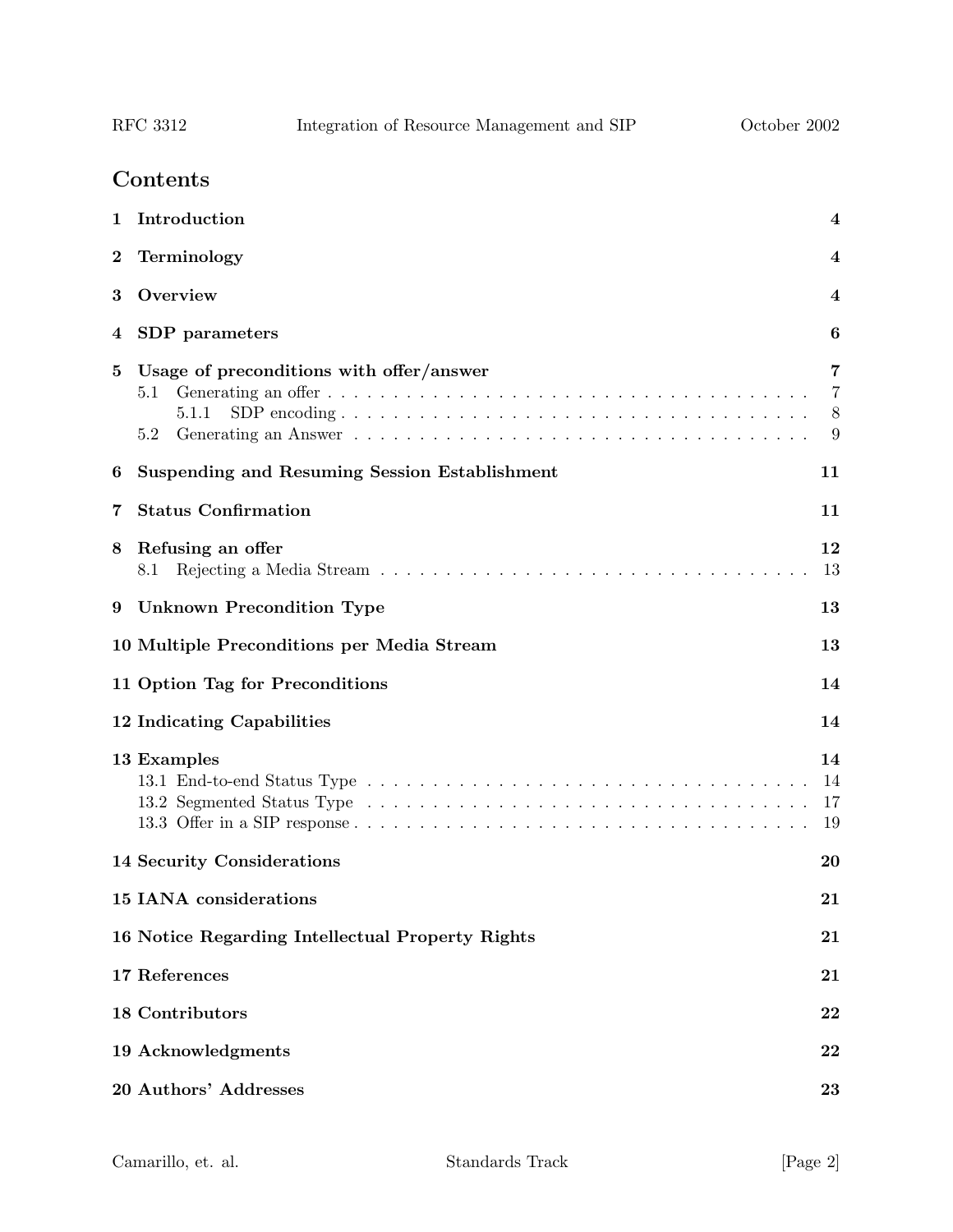## **21 Full Copyright Statement 23**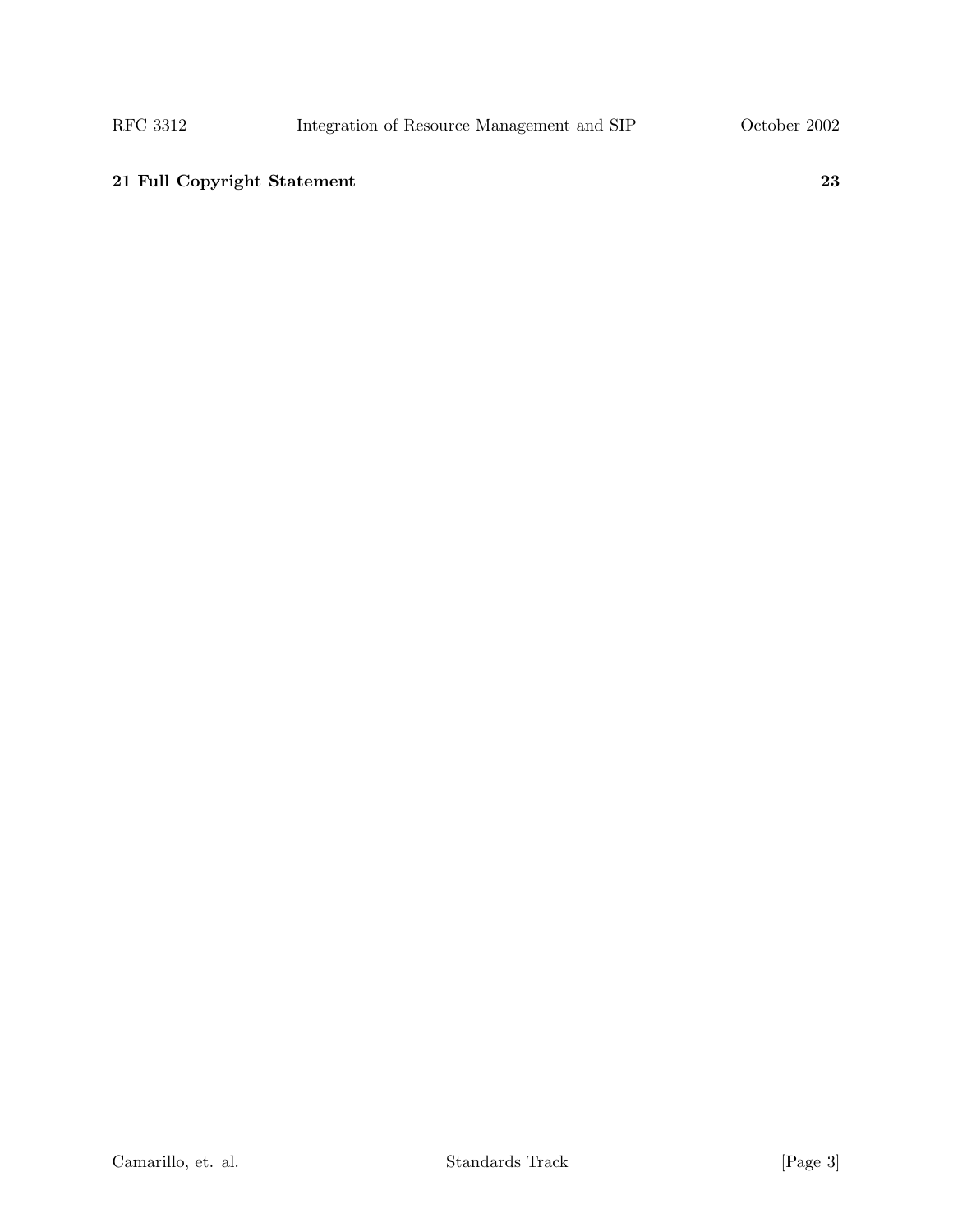## **1 Introduction**

Some architectures require that at session establishment time, once the callee has been alerted, the chances of a session establishment failure are minimum. One source of failure is the inability to reserve network resources for a session. In order to minimize "ghost rings", it is necessary to reserve network resources for the session before the callee is alerted. However, the reservation of network resources frequently requires learning the IP address, port, and session parameters from the callee. This information is obtained as a result of the initial offer/answer exchange carried in SIP. This exchange normally causes the "phone to ring", thus introducing a chicken-and-egg problem: resources cannot be reserved without performing an initial offer/answer exchange, and the initial offer/answer exchange can't be done without performing resource reservation.

The solution is to introduce the concept of a precondition. A precondition is a set of constraints about the session which are introduced in the offer. The recipient of the offer generates an answer, but does not alert the user or otherwise proceed with session establishment. That only occurs when the preconditions are met. This can be known through a local event (such as a confirmation of a resource reservation), or through a new offer sent by the caller.

This document deals with sessions that use SIP [1] as a signalling protocol and SDP [2] to describe the parameters of the session.

We have chosen to include the quality of service preconditions in the SDP description rather than in the SIP header because preconditions are stream specific.

#### **2 Terminology**

The key words "MUST", "MUST NOT", "REQUIRED", "SHALL", "SHALL NOT", "SHOULD", "SHOULD NOT", "RECOMMENDED", "MAY", and "OPTIONAL" in this document are to be interpreted as described in BCP 14, RFC 2119 [3].

### **3 Overview**

In order to ensure that session establishment does not take place until certain preconditions are met, we distinguish between two different state variables that affect a particular media stream: current status and desired status. This document defines the quality of service status.

The desired status consists of a threshold for the current status. Session establishment stops until the current status reaches or surpasses this threshold. Once this threshold is reached or surpassed, session establishment resumes.

For example, the following values for current and desired status would not allow session establishment to resume:

current status = resources reserved in the send direction desired status = resources reserved in both (sendrecv) directions

On the other hand, the values of the example below would make session establishment resume:

current status = resources reserved in both (sendrecv) directions desired status = resources reserved in the send direction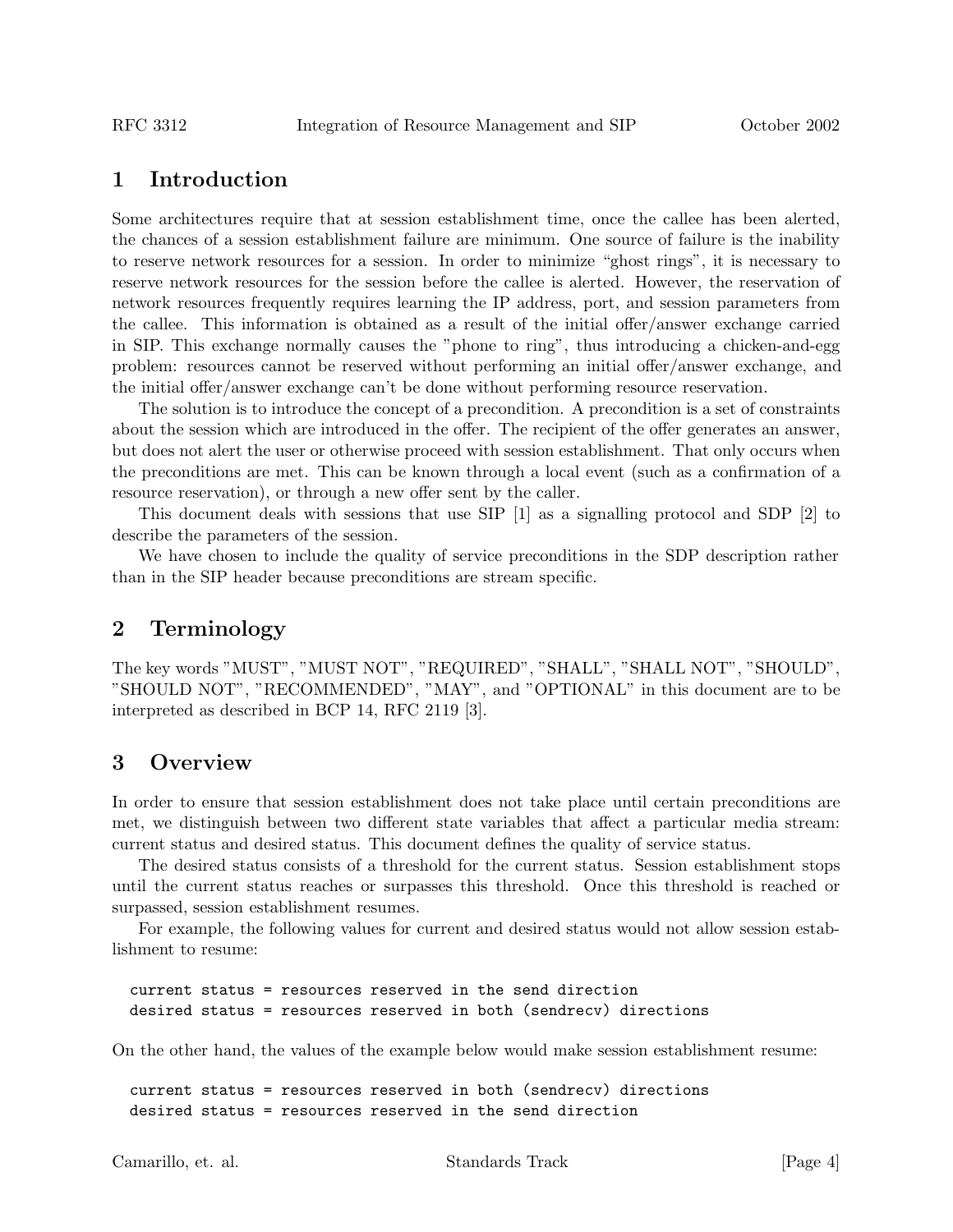These two state variables define a certain piece of state of a media stream the same way the direction attribute or the codecs in use define other pieces of state. Consequently, we treat these two new variables in the same way as other SDP media attributes are treated in the offer/answer model used by SIP [4]: they are exchanged between two user agents using an offer and an answer in order to have a shared view of the status of the session.



Figure 1: Basic session establishment using preconditions

Figure 1 shows a typical message exchange between two SIP user agents using preconditions. A includes quality of service preconditions in the SDP of the initial INVITE. A does not want B to be alerted until there are network resources reserved in both directions (sendrecv) end-to-end. B agrees to reserve network resources for this session before alerting the callee. B will handle resource reservation in the B->A direction, but needs A to handle the A->B direction. To indicate so, B returns a 183 (Session Progress) response to A asking A to start resource reservation and to confirm to B as soon as the A->B direction is ready for the session. A and B both start resource reservation. B finishes reserving resources in the B->A direction, but does not alert the user yet, because network resources in both directions are needed. When A finishes reserving resources in the A->B direction, it sends an UPDATE [5] to B. B returns a 200 (OK) response for the UPDATE, indicating that all the preconditions for the session have been met. At this point in time, B starts alerting the user, and session establishment completes normally.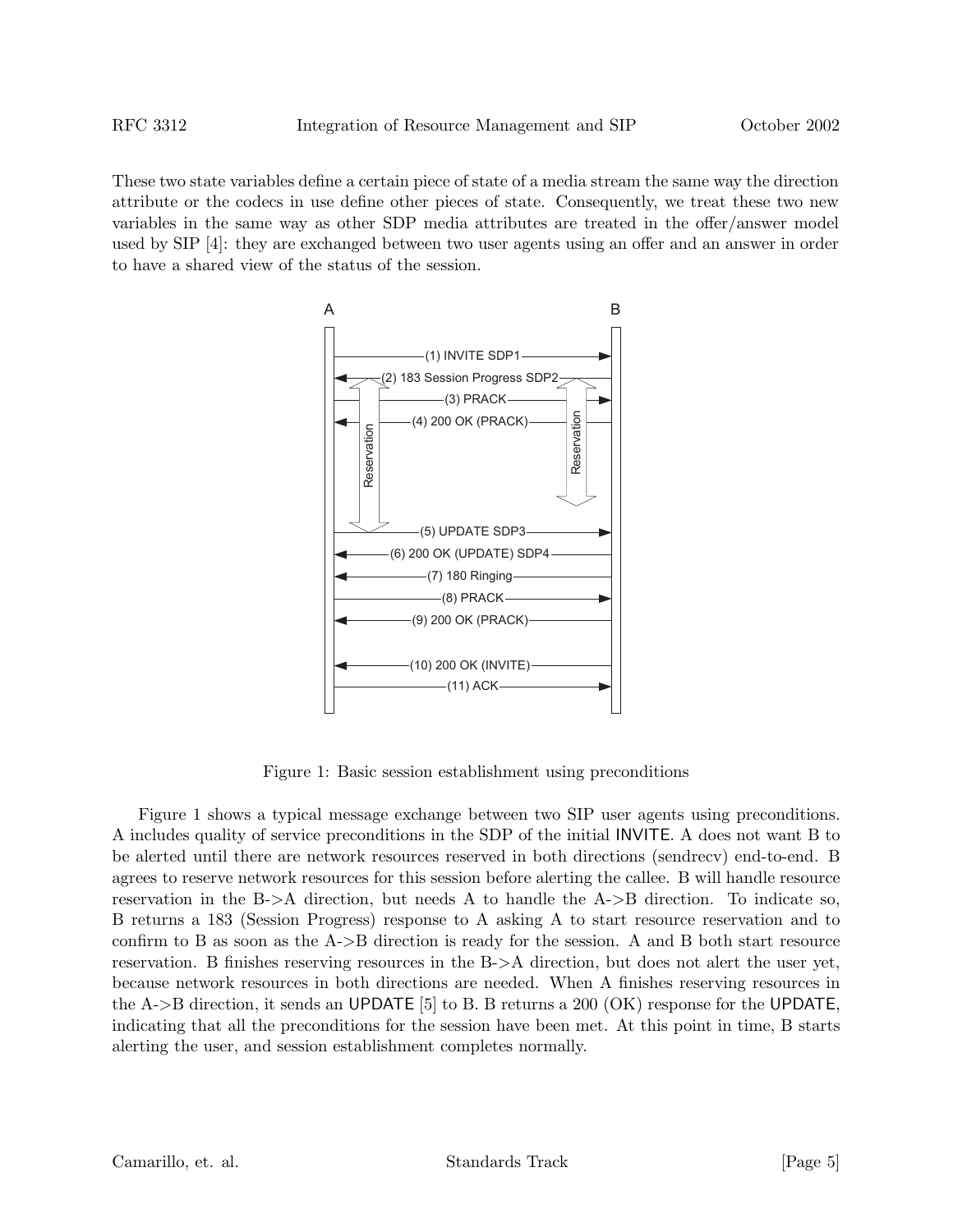## **4 SDP parameters**

We define the following media level SDP attributes:

| current-status    | $=$ "a=curr:" precondition-type             |
|-------------------|---------------------------------------------|
|                   | SP status-type SP direction-tag             |
| desired-status    | $=$ "a=des:" precondition-type              |
|                   | SP strength-tag SP status-type              |
|                   | SP direction-tag                            |
| confirm-status    | $=$ "a=conf:" precondition-type             |
|                   | SP status-type SP direction-tag             |
| precondition-type | $=$ "qos"   token                           |
| strength-tag      | $=$ ("mandatory"   "optional"   "none"      |
|                   | $=$   "failure"   "unknown")                |
| status-type       | $=$ ("e2e"   "local"   "remote")            |
| direction-tag     | $=$ ("none"   "send"   "recv"   "sendrecv") |
|                   |                                             |

- **Current status:** The current status attribute carries the current status of network resources for a particular media stream.
- **Desired status:** The desired status attribute carries the preconditions for a particular media stream. When the direction-tag of the current status attribute with a given preconditiontype/status-type for a particular stream is equal to (or better than) the direction-tag of the desired status attribute with the same precondition-type/status-type for that stream, then the preconditions are considered to be met for that stream.
- **Confirmation status:** The confirmation status attribute carries threshold conditions for a media stream. When the status of network resources reach these conditions, the peer user agent will send an update of the session description containing an updated current status attribute for this particular media stream.
- **Precondition type:** This document defines quality of service preconditions. Extensions may define other types of preconditions.
- **Strength tag:** The strength-tag indicates whether or not the callee can be alerted in case the network fails to meet the preconditions.
- **Status type:** We define two types of status: end-to-end and segmented. The end-to-end status reflects the status of the end-to-end reservation of resources. The segmented status reflects the status of the access network reservations of both user agents. The end-to-end status corresponds to the tag "e2e" defined above and the segmented status to the tags "local" and "remote". End-to-end status is useful when end-to-end resource reservation mechanisms are available. The segmented status is useful when one or both UAs perform resource reservations on their respective access networks.
- **Direction tag:** The direction-tag indicates the direction in which a particular attribute (current, desired or confirmation status) is applicable to.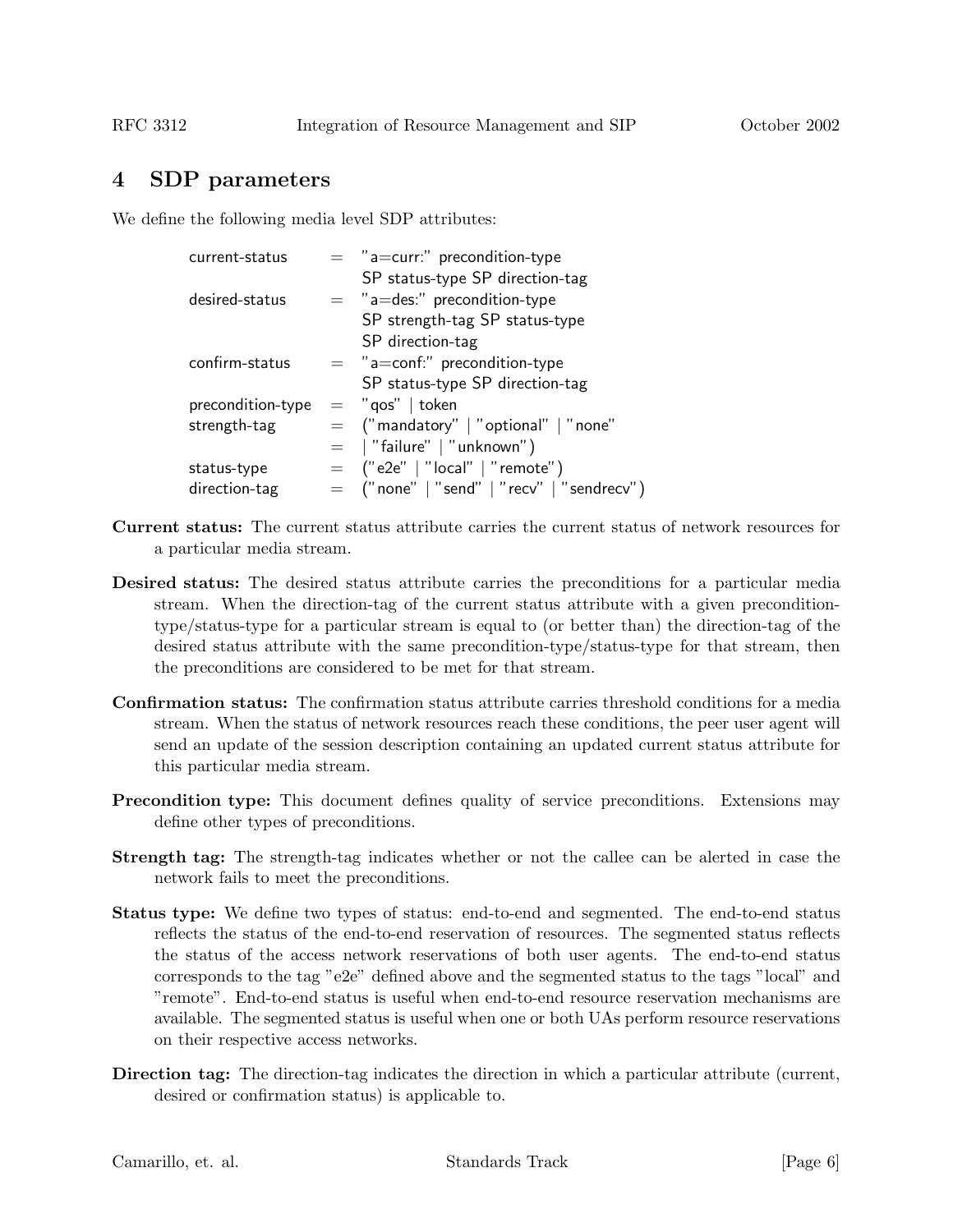The values of the tags "send", "recv", "local" and "remote" represent the point of view of the entity generating the SDP description. In an offer, "send" is the direction offerer->answerer and "local" is the offerer's access network. In an answer, "send" is the direction answerer->offerer and "local" is the answerer's access network.

The following example shows these new SDP attributes in two media lines of a session description:

m=audio 20000 RTP/AVP 0 a=curr:qos e2e send a=des:qos optional e2e send a=des:qos mandatory e2e recv m=audio 20002 RTP/AVP 0 a=curr:qos local sendrecv a=curr:qos remote none a=des:qos optional local sendrecv a=des:qos mandatory remote sendrecv

# **5 Usage of preconditions with offer/answer**

Parameter negotiation in SIP is carried out using the offer/answer model described in [4]. The idea behind this model is to provide a shared view of the session parameters for both user agents once the answer has been received by the offerer. This section describes which values our new SDP attributes can take in an answer, depending on their value in the offer.

To achieve a shared view of the status of a media stream, we define a model that consists of three tables: both user agents implement a local status table, and each offer/answer exchange has a transaction status table associated to it. The offerer generates a transaction status table identical to its local status table and sends it to the answerer in the offer. The anwerer uses the information of this transaction status table to update its local status table. The answerer also updates the transaction status table fields that were out of date and returns this table to the offerer in the answer. The offerer can then update its local status table with the information received in the answer. After this offer/answer exchange, the local status tables of both user agents are synchronised. They now have a common view of the status of the media stream. Sessions that involve several media streams implement these tables per media stream. Note, however, that this is a model of user agent behavior, not of software. An implementation is free to take any approach that replicates the external behavior this model defines.

#### **5.1 Generating an offer**

Both user agents MUST maintain a local precondition status, which is referred to as a "local status table". Tables 1 and 2 show the format of these tables for both the end-to-end and the segmented status types. For the end-to-end status type, the table contains two rows; one for each direction (i.e., send and recv). A value of "yes" in the "Current" field indicates the successful reservation of that resource in the corresponding direction. "No" indicates that resources have not been reserved yet. The "Desired Strength" field indicates the strength of the preconditions in the corresponding direction. The table for the segmented status type contains four rows: both directions in the local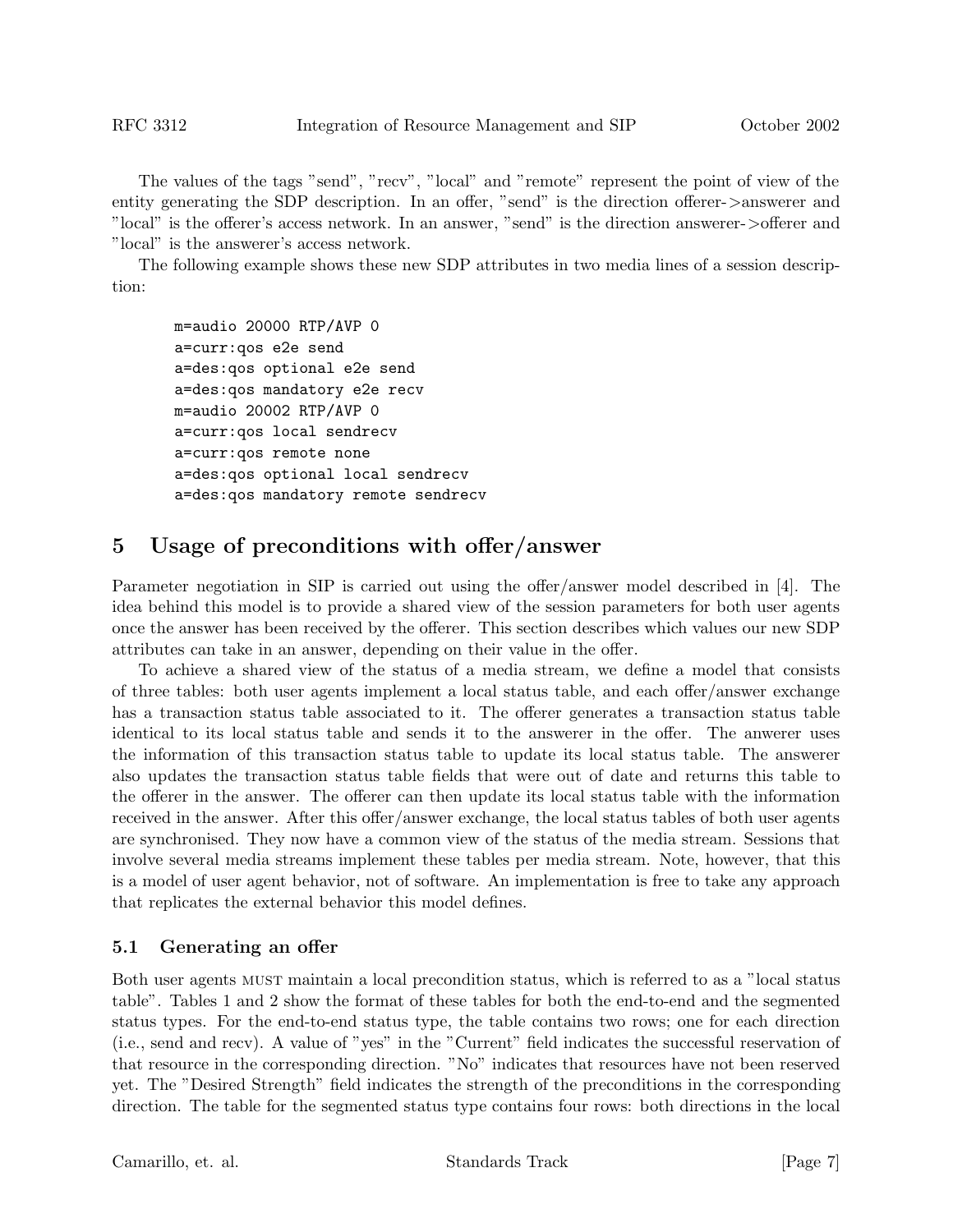access network and in the peer's access network. The meaning of the fields is the same as in the end-to-end case.

Before generating an offer, the offerer MUST build a transaction status table with the current and the desired status for each media stream. The different values of the strength-tag for the desired status attribute have the following semantics:

- None: no resource reservation is needed.
- Optional: the user agents should try to provide resource reservation, but the session can continue regardless of whether or not this provision is possible.
- Mandatory: the user agents MUST provide resource reservation. Otherwise, session establishment MUST NOT continue.

The offerer then decides whether it is going to use the end-to-end status type or the segmented status type. If the status type of the media line will be end-to-end, the user agent generates records with the desired status and the current status for each direction (send and recv) independently, as shown in table 1:

|      |    | Direction   Current   Desired Strength |
|------|----|----------------------------------------|
| send | no | mandatory                              |
| recy | no | mandatory                              |

|  |  |  |  |  | Table 1: Table for the end-to-end status type |  |  |
|--|--|--|--|--|-----------------------------------------------|--|--|
|--|--|--|--|--|-----------------------------------------------|--|--|

If the status type of the media line will be segmented, the user agent generates records with the desired status and the current status for each direction (send and recv) and each segment (local and remote) independently, as shown in table 2:

| Direction   | Current | Desired Strength |
|-------------|---------|------------------|
| local send  | no      | none             |
| local recv  | no      | none             |
| remote send | no      | optional         |
| remote recv | nο      | none             |

Table 2: Table for the segmented status type

At the time of sending the offer, the offerer's local status table and the transaction status table contain the same values.

With the transaction status table, the user agent MUST generate the current-status and the desired status lines following the syntax of Section 4 and the rules described below in Section 5.1.1.

#### **5.1.1 SDP encoding**

For the end-to-end status type, the user agent must generate one current status line with the tag "e2e" for the media stream. If the strength-tags for both directions are equal (e.g., both "mandatory") in the transaction status table, the user agent must add one desired status line with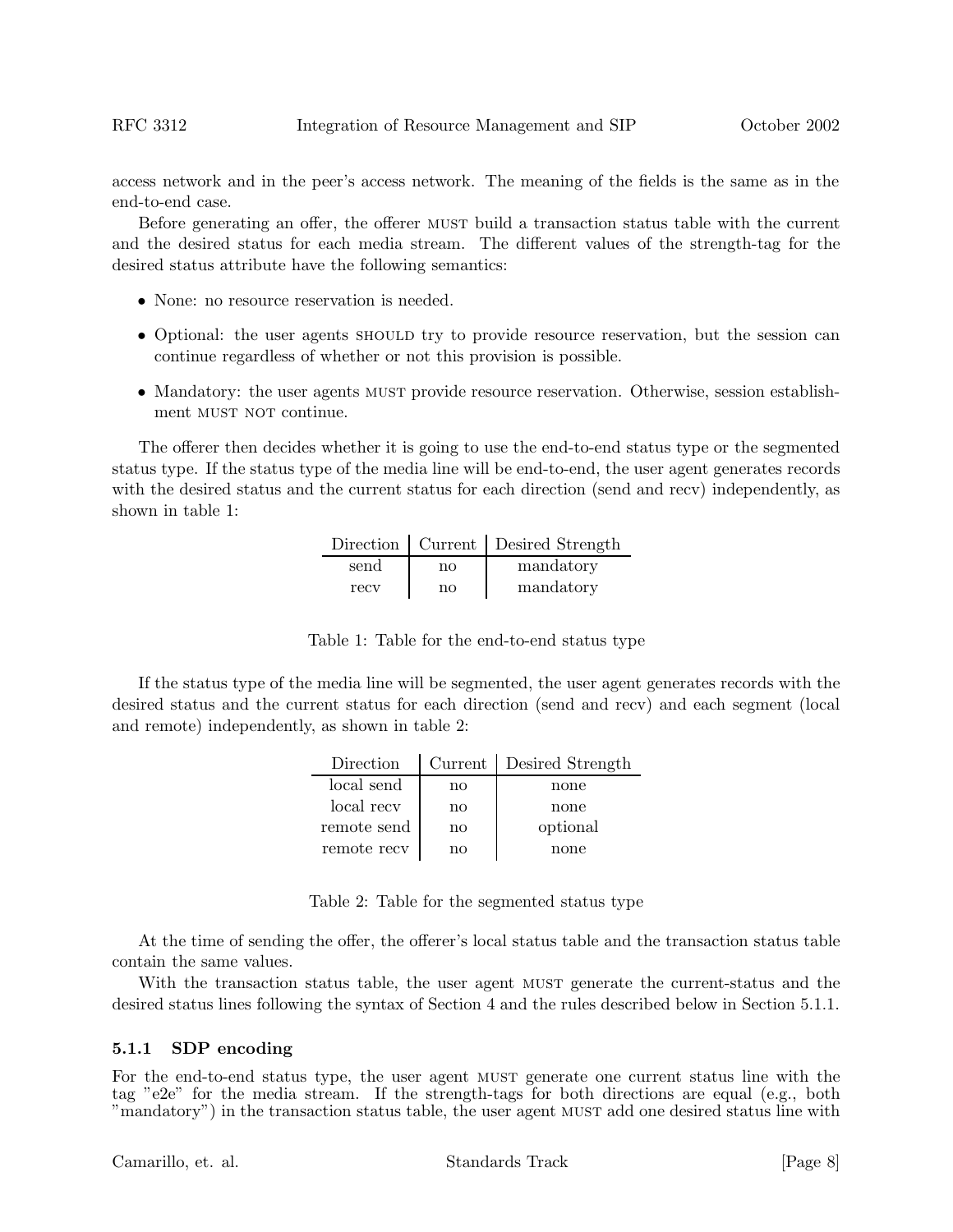the tag "sendrecv". If both tags are different, the user agent MUST include two desired status lines, one with the tag "send" and the other with the tag "recv".

The semantics of two lines with the same strength-tag, one with a "send" tag and the other with a "recv" tag, is the same as one "sendrecv" line. However, in order to achieve a more compact encoding, we have chosen to make the latter format mandatory.

For the segmented status type, the user agent must generate two current status lines: one with the tag "local" and the other with the tag "remote". The user agent must add one or two desired status lines per segment (i.e., local and remote). If, for a particular segment (local or remote), the tags for both directions in the transaction status table are equal (e.g., both "mandatory"), the user agent must add one desired status line with the tag "sendrecv". If both tags are different, the user agent must include two desired status lines, one with the tag "send" and the other with the tag "recv".

Note that the rules above apply to the desired strength-tag "none" as well. This way, a user agent that supports quality of service but does not intend to use them, adds desired status lines with the strength-tag "none". Since this tag can be upgraded in the answer, as described in Section 5.2, the answerer can request quality of service reservation without a need of another offer/answer exchange.

The example below shows the SDP corresponding to tables 1 and 2.

```
m=audio 20000 RTP/AVP 0
a=curr:qos e2e none
a=des:qos mandatory e2e sendrecv
m=audio 20002 RTP/AVP 0
a=curr:qos local none
a=curr:qos remote none
a=des:qos optional remote send
a=des:qos none remote recv
a=des:qos none local sendrecv
```
#### **5.2 Generating an Answer**

When the answerer receives the offer, it recreates the transaction status table using the SDP attributes contained in the offer. The answerer updates both its local status and the transaction status table following the rules below:

- **Desired Strength:** We define an absolute ordering for the strength-tags: "none", "optional" and "mandatory". "Mandatory" is the tag with the highest grade and "none" the tag with the lowest grade. An answerer may upgrade the desired strength in any entry of the transaction status table, but it must not downgrade it. Therefore, it is OK to upgrade a row from "none" to "optional", from "none" to "mandatory" or from "optional" to "mandatory", but not the other way around.
- **Current Status:** For every row, the value of the "Current" field in the transaction status table, and in the local status table of the answerer, have to be compared. Table 3 shows the four possible combinations. If both fields have the same value (two first rows of table 3, nothing needs to be updated. If the "Current" field of the transaction status table is "Yes" and the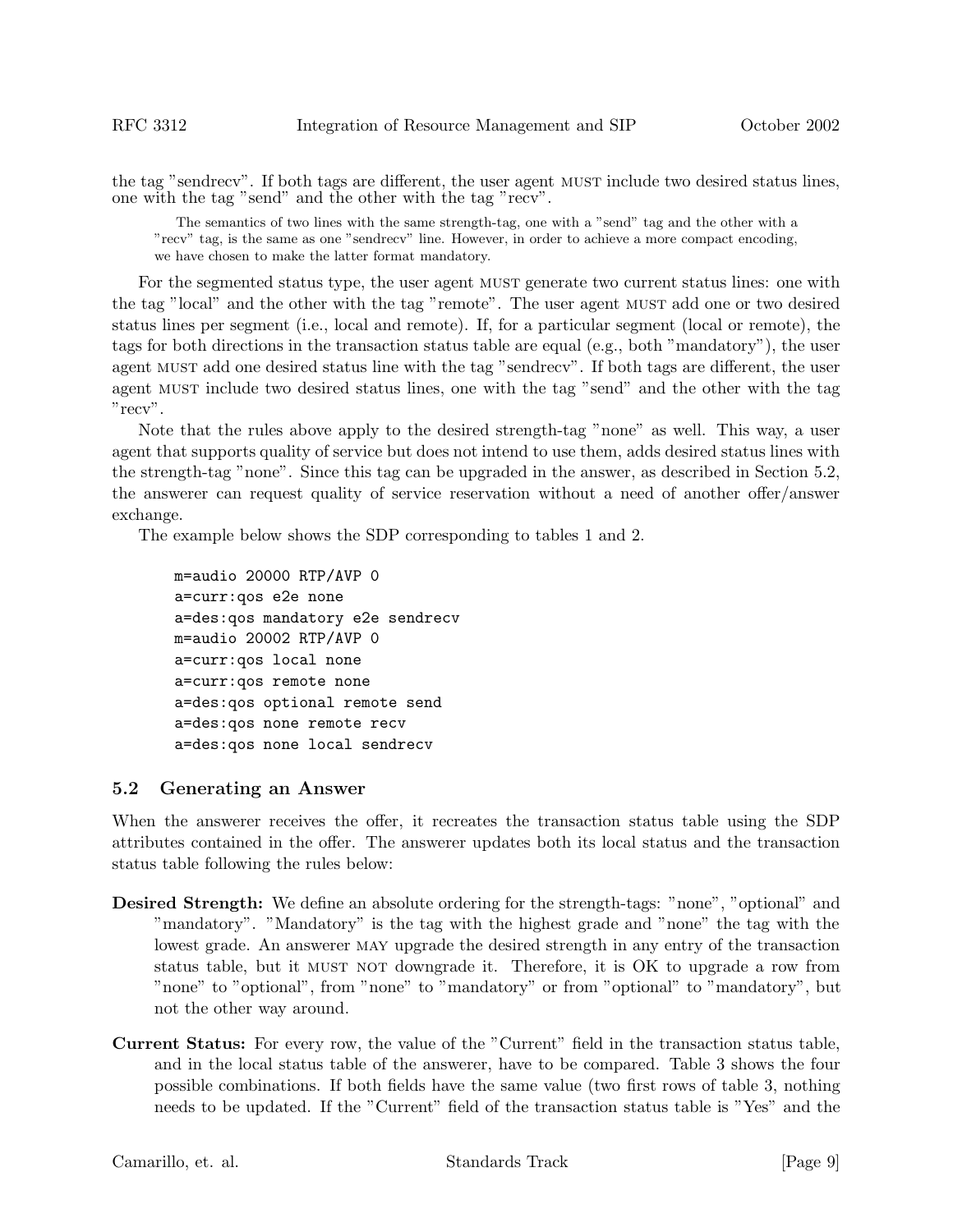field of the local status table is "No" (third row of table 3), the latter MUST be set to "Yes". If the "Current" field of the transaction status table is "No" and the field of the local status table is "Yes" (forth row of table 3), the answerer needs to check if it has local information (e.g., a confirmation of a resource reservation has been received) about that particular current status. If it does, the "Current" field of the transaction status table is set to "Yes". If the answerer does not have local information about that current status, the "Current" field of the local status table MUST be set to "No".

|     |     | Transac. status table   Local status table   New values transac./local |
|-----|-----|------------------------------------------------------------------------|
| no  | no  | no/no                                                                  |
| ves | yes | yes/yes                                                                |
| yes | no  | yes/yes                                                                |
| no  | yes | depends on local info                                                  |

| Table 3: Possible values for the "Current" fields |
|---------------------------------------------------|
|---------------------------------------------------|

Once both tables have been updated, an answer must be generated following the rules described in Section 5.1.1, taking into account that "send", "recv", "local" and "remote" tags have to be inverted in the answer, as shown in table 4.

| Offer  | Answer |
|--------|--------|
| send   | recy   |
| recy   | send   |
| local  | remote |
| remote | local  |

Table 4: Values of tags in offers and answers

At the time the answer is sent, the transaction status table and the answerer's local status table contain the same values. Therefore, this answer contains the shared view of the status of the media line in the current-status attribute and the negotiated strength and direction-tags in the desired-status attribute.

If the resource reservation mechanism used requires participation of both user agents, the answerer should start resource reservation after having sent the answer and the offerer should start resource reservation as soon as the answer is received. If participation of the peer user agent is not needed (e.g., segmented status type), the offerer may start resource reservation before sending the offer and the answerer may start it before sending the answer.

The status of the resource reservation of a media line can change between two consecutive offer/answer exchanges. Therefore, both user agents must keep their local status tables up to date, using local information throughout the duration of the session.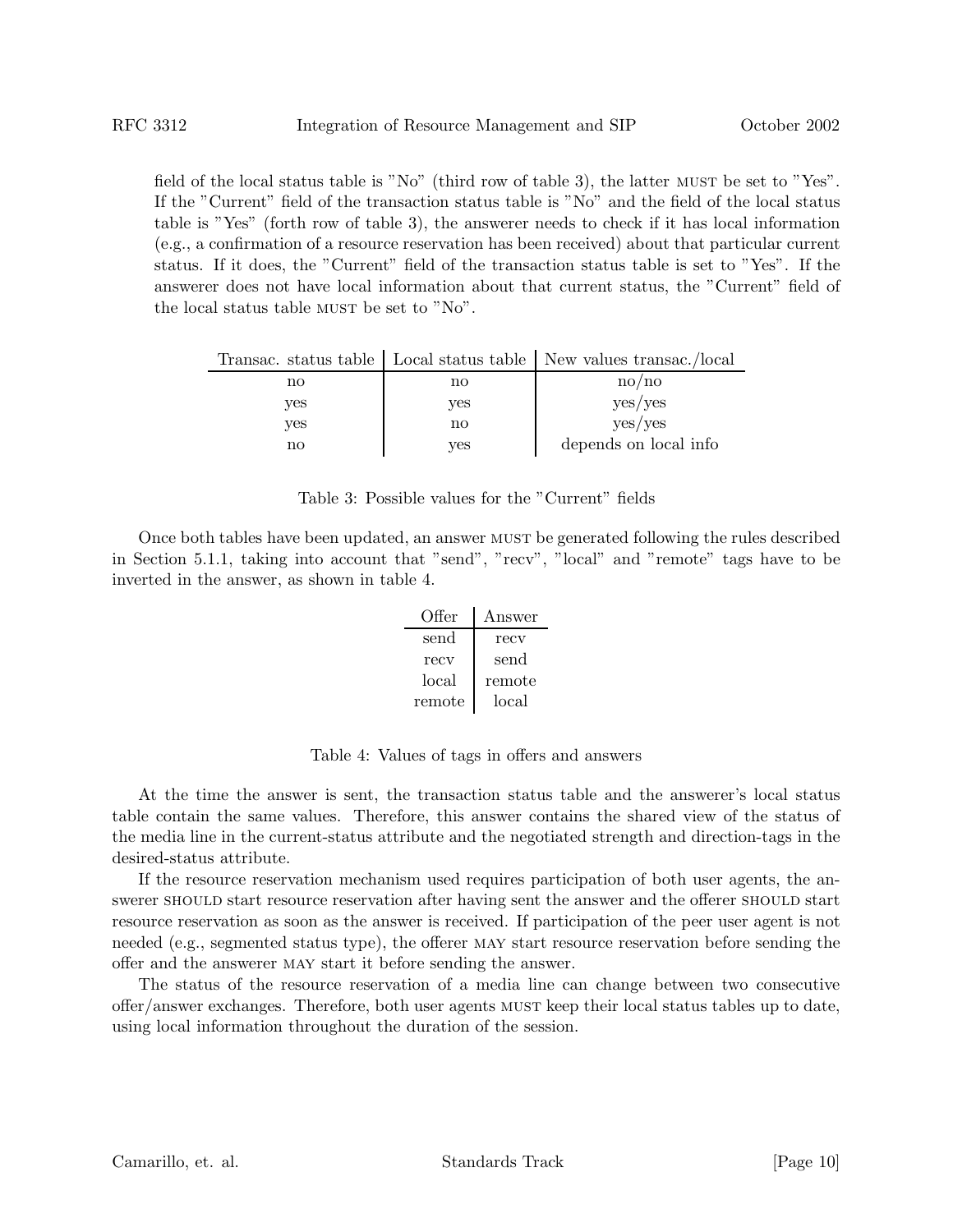### **6 Suspending and Resuming Session Establishment**

A user agent server that receives an offer with preconditions SHOULD NOT alert the user until all the mandatory preconditions are met; session establishment is suspended until that moment (e.g., a PSTN gateway reserves resources without sending signalling to the PSTN.)

A user agent server may receive an INVITE request with no offer in it. In this case, following normal procedures defined in [1] and [5], the user agent server will provide an offer in a reliable 1xx response. The user agent client will send the answer in another SIP request (i.e., the PRACK for the 1xx). If the offer and the answer contain preconditions, the user agent server SHOULD NOT alert the user until all the mandatory preconditions in the answer are met.

Note that in this case, a user agent server providing an initial offer with preconditions, a 180 (Ringing) response with preconditions will never be sent, since the user agent server cannot alert the user until all the preconditions are met.

A UAS that is not capable of unilaterally meeting all of the mandatory preconditions must include a confirm-status attribute in the SDP (offer or answer) that it sends (see Section 7). Further, the SDP (offer or answer) that contains this confirm-status attribute must be sent as soon as allowed by the SIP offer/answer rules.

While session establishment is suspended, user agents SHOULD not send any data over any media stream. In the case of RTP [6], neither RTP nor RTCP packets are sent.

A user agent server knows that all the preconditions are met for a media line when its local status table has a value of "yes" in all the rows whose strength-tag is "mandatory". When the preconditions of all the media lines of the session are met, session establishment should resume.

For an initial INVITE suspending and resuming session establishment is very intuitive. The callee will not be alerted until all the mandatory preconditions are met. However, offers containing preconditions sent in the middle of an ongoing session need further explanation. Both user agents should continue using the old session parameters until all the mandatory preconditions are met. At that moment, the user agents can begin using the new session parameters. Section 13 contains an example of this situation.

## **7 Status Confirmation**

The confirm-status attribute may be used in both offers and answers. This attribute represents a threshold for the resource reservation. When this threshold is reached or surpassed, the user agent must send an offer to the peer user agent, reflecting the new current status of the media line as soon as allowed by the SIP offer/answer rules. If this threshold is crossed again (e.g., the network stops providing resources for the media stream), the user agent MUST send a new offer as well, as soon as allowed by the SIP offer/answer rules.

If a peer has requested confirmation on a particular stream, an agent must mark that stream with a flag in its local status table. When all the rows with this flag have a "Current" value of "yes", the user agent MUST send a new offer to the peer. This offer will contain the current status of resource reservation in the current-status attributes. Later, if any of the rows with this flag transition to "No", a new offer MUST be sent as well.

Confirmation attributes are not negotiated. The answerer uses the value of the confirm-status attribute in the offer and the offerer uses the value of this attribute in the answer.

For example, if a user agent receives an SDP description with the following attributes: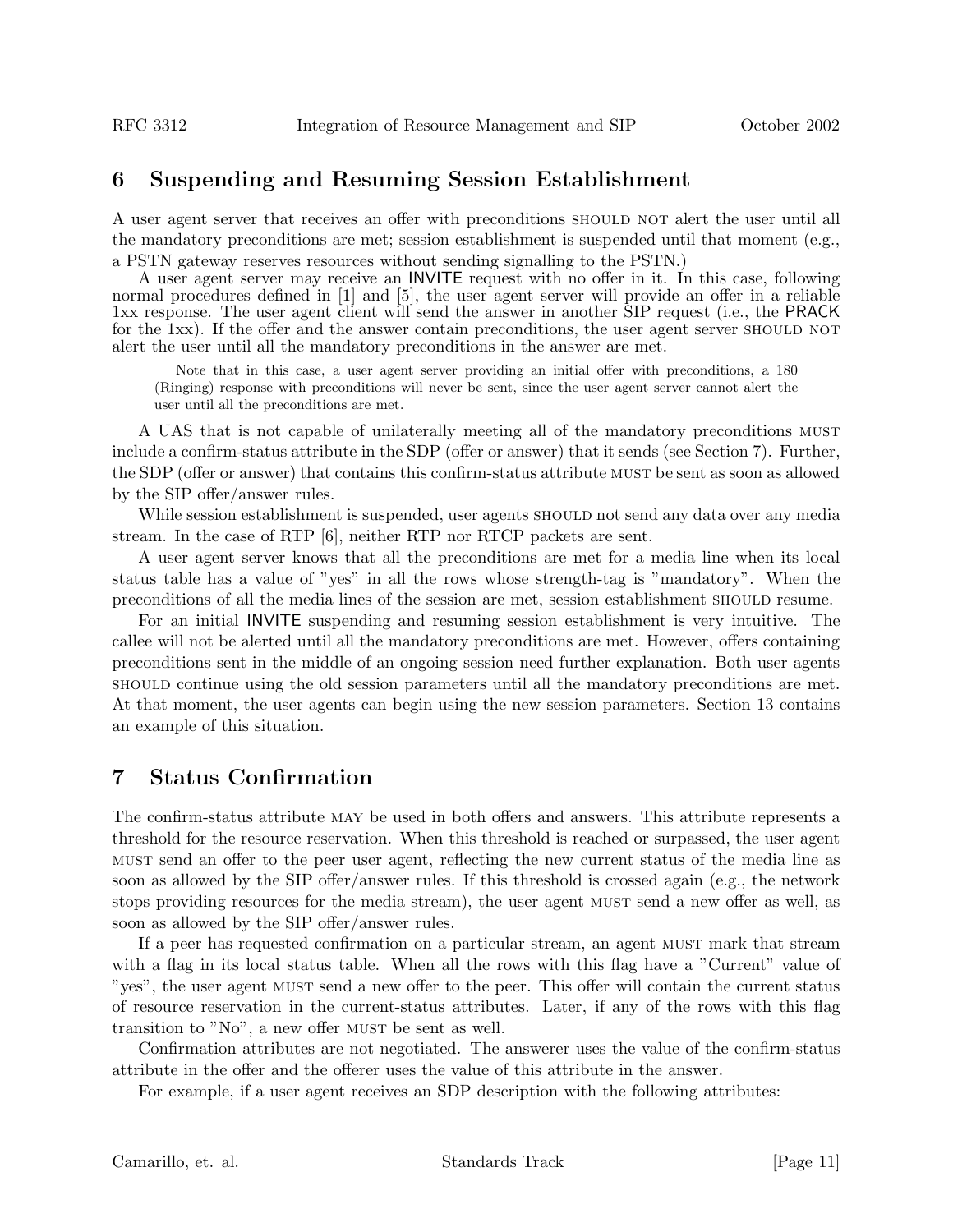```
m=audio 20002 RTP/AVP 0
a=curr:qos local none
a=curr:qos remote none
a=des:qos mandatory local sendrecv
a=des:qos mandatory remote sendrecv
a=conf:qos remote sendrecv
```
It will send an offer as soon as it reserves resources in its access network ("remote" tag in the received message) for both directions (sendrecv).

### **8 Refusing an offer**

We define a new SIP status code:

Server-Error = "580" ;Precondition Failure

When a UAS acting as an answerer, cannot or is not willing to meet the preconditions in the offer, it should reject the offer by returning a 580 (Precondition-Failure) response.

Using the 580 (Precondition Failure) status code to refuse an offer is useful when the offer comes in an INVITE or in an UPDATE request. However, SIP does not provide a means to refuse offers that arrive in a response (1xx or 2xx) to an INVITE. If a UAC generates an initial INVITE without an offer and receives an offer in a 1xx or 2xx response which is not acceptable, it should respond to this offer with a correctly formed answer and immediately send a CANCEL or a BYE.

If the offer comes in a 1xx or 2xx response to a re-INVITE, A would not have a way to reject it without terminating the session at the same time. The same recommendation given in Section 14.2 of [1] applies here:

"The UAS MUST ensure that the session description overlaps with its previous session description in media formats, transports, other parameters that require support from the peer. This is to avoid the need for the peer to reject the session description. If, however, it is unacceptable to A, A SHOULD generate an answer with a valid session description, and then send a BYE to terminate the session."

580 (Precondition Failure) responses and BYE and CANCEL requests indicating failure to meet certain preconditions should contain an SDP description indicating which desired status triggered the failure. Note that this SDP description is not an offer or an answer, since it does not lead to the establishment of a session. The format of such a description is based on the last SDP (an offer or an answer) received from the remote UA.

For each "m=" line in the last SDP description received, there MUST be a corresponding "m=" line in the SDP description indicating failure. This SDP description MUST contain exactly the same number of "m=" lines as the last SDP description received. The port number of every "m=" line must be set to zero, but the connection address is arbitrary.

The desired status line corresponding to the precondition that triggered the failure MUST use the "failure" strength-tag, as shown in the example below:

m=audio 20000 RTP/AVP 0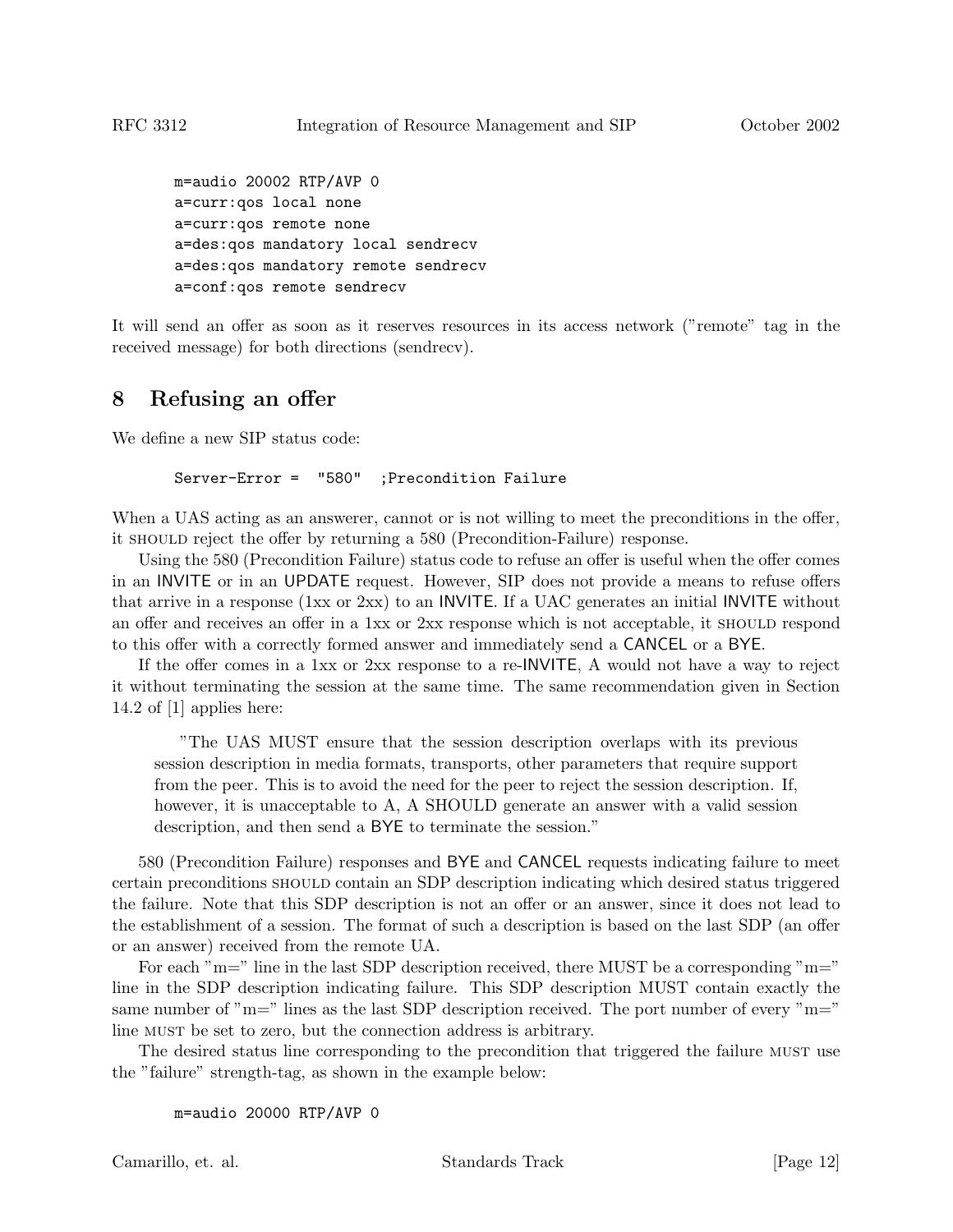a=des:qos failure e2e send

#### **8.1 Rejecting a Media Stream**

In the offer/answer model, when an answerer wishes to reject a media stream, it sets its port to zero. The presence of preconditions does not change this behaviour; streams are still rejected by setting their port to zero.

Both the offerer and the answerer must ignore all the preconditions that affect a stream with its port set to zero. They are not taken into consideration to decide whether or not session establishment can resume.

### **9 Unknown Precondition Type**

This document defines the "qos" tag for quality of service preconditions. New precondition-types defined in the future will have new associated tags. A UA that receives an unknown preconditiontype, with a "mandatory" strength-tag in an offer, must refuse the offer unless the only unknown mandatory preconditions have the "local" tag. In this case, the UA does not need to be involved in order to meet the preconditions. The UA will ask for confirmation of the preconditions and, when the confirmation arrives, it will resume session establishment.

A UA refusing an offer follows the rules described in section 8, but instead of the tag "failure", it uses the tag "unknown", as shown in the example below:

m=audio 20000 RTP/AVP 0 a=des:foo unknown e2e send

### **10 Multiple Preconditions per Media Stream**

A media stream may contain multiple preconditions. Different preconditions MAY have the same precondition-type and different status-types (e.g., end to end and segmented quality of service preconditions) or different precondition-types (this document only defines the "qos" precondition type, but extensions may define more precondition-types in the future).

All the preconditions for a media stream MUST be met in order to resume session establishment. The following example shows a session description that uses both end-to-end and segmented statustypes for a media stream.

```
m=audio 20000 RTP/AVP 0
a=curr:qos local none
a=curr:qos remote none
a=des:qos mandatory local sendrecv
a=des:qos mandatory remote sendrecv
a=curr:qos e2e none
a=des:qos optional e2e sendrecv
```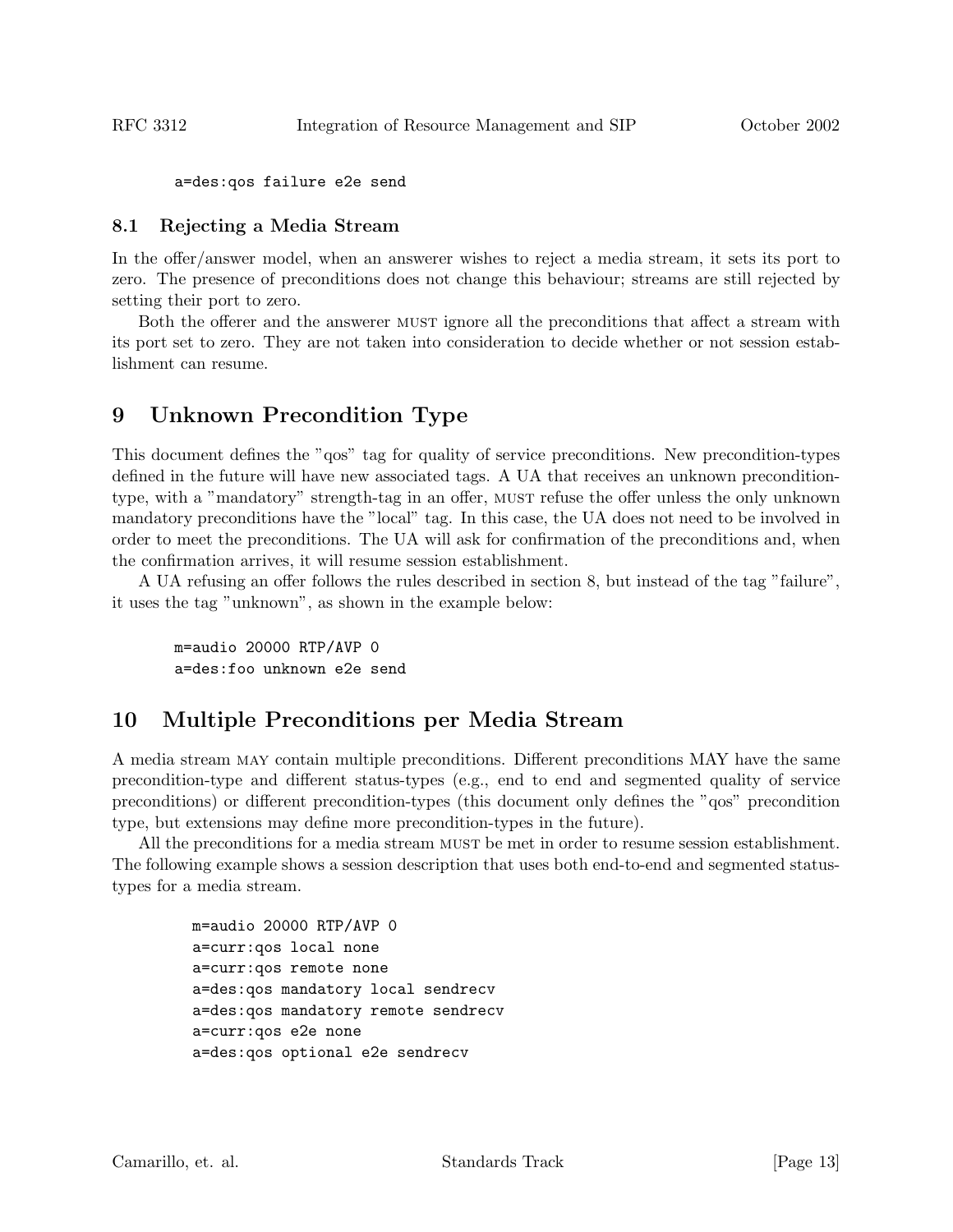## **11 Option Tag for Preconditions**

We define the option tag "precondition" for use in the Require and Supported header fields. An offerer must include this tag in the Require header field if the offer contains one or more "mandatory" strength-tags. If all the strength-tags in the description are "optional" or "none", the offerer must include this tag in either a Supported header field or in a Require header field. It is, however, recommended that the Supported header field be used in this case. The lack of preconditions in the answer would indicate that the answerer did not support this extension.

The mapping of offers and answers to SIP requests and responses is performed following the rules given in [5]. Therefore, a user agent including preconditions in the SDP MUST support the PRACK and UPDATE methods. Consequently, it must include the "100rel" [7] tag in the Supported header field and SHOULD include an Allow header field with the "UPDATE" tag [5].

# **12 Indicating Capabilities**

The offer/answer model [4] describes the format of a session description to indicate capabilities. This format is used in responses to OPTIONS requests. A UA that supports preconditions SHOULD add desired status lines indicating the precondition-types supported for each media stream. These lines MUST have the "none" strength-tag, as shown in the example below:

m=audio 0 RTP/AVP 0 a=rtpmap:0 PCMU/8000 a=des:foo none e2e sendrecv a=des:qos none local sendrecv

Note that when this document was published, the precondition-type "foo" has not been registered. It is used here in the session description above to provide an example with multiple precondition-types.

A UA that supports this framework should a de a "precondition" tag to the Supported header field of its responses to OPTIONS requests.

## **13 Examples**

The following examples cover both status types; end-to-end and segmented.

#### **13.1 End-to-end Status Type**

The call flow of Figure 2 shows a basic session establishment using the end-to-end status type. The SDP descriptions of this example are shown below:

SDP1: A includes end-to-end quality of service preconditions in the initial offer.

```
m=audio 20000 RTP/AVP 0
c=IN IP4 192.0.2.1
a=curr:qos e2e none
a=des:qos mandatory e2e sendrecv
```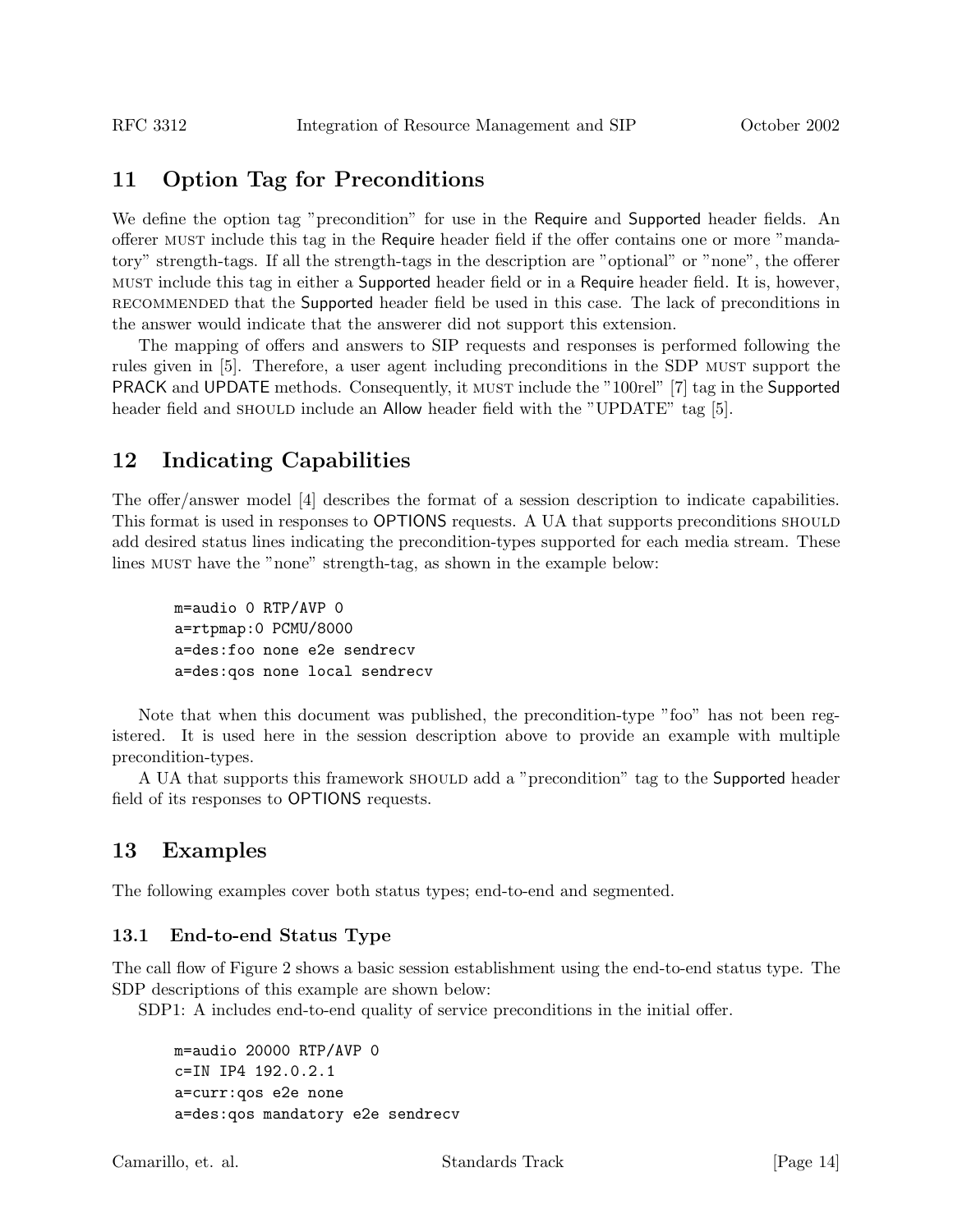

Figure 2: Example using the end-to-end status type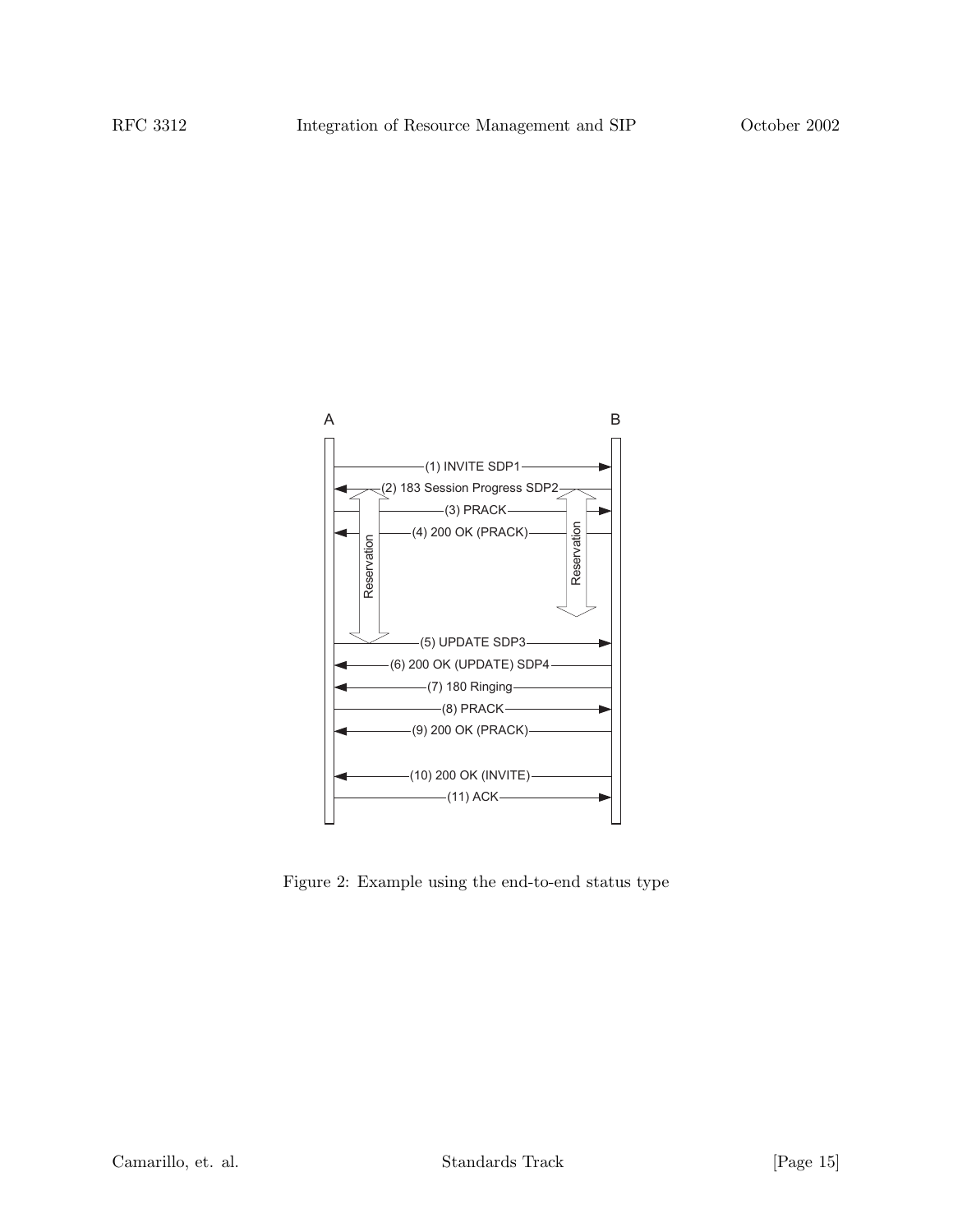SDP2: Since B uses RSVP, it can know when resources in its "send" direction are available, because it will receive RESV messages from the network. However, it does not know the status of the reservations in the other direction. B requests confirmation for resource reservations in its "recv" direction to the peer user agent A in its answer.

m=audio 30000 RTP/AVP 0 c=IN IP4 192.0.2.4 a=curr:qos e2e none a=des:qos mandatory e2e sendrecv a=conf:qos e2e recv

After having sent the answer B starts reserving network resources for the media stream. When A receives this answer (2), it starts performing resource reservation as well. Both UAs use RSVP, so A sends PATH messages towards B and B sends PATH messages towards A.

As time passes, B receives RESV messages confirming the reservation. However, B waits until resources in the other direction are reserved as well since it did not receive any confirmation and the preconditions still have not been met.

SDP3: When A receives RESV messages it sends an updated offer (5) to B:

```
m=audio 20000 RTP/AVP 0
c=IN IP4 192.0.2.1
a=curr:qos e2e send
a=des:qos mandatory e2e sendrecv
```
SDP4: B responds with an answer (6) which contains the current status of the resource reservation (i.e., sendrecv):

m=audio 30000 RTP/AVP 0 c=IN IP4 192.0.2.4 a=curr:qos e2e sendrecv a=des:qos mandatory e2e sendrecv

At this point in time, session establishment resumes and B returns a 180 (Ringing) response (7).

Let's assume, that in the middle of the session, A wishes to change the IP address where it is receiving media. Figure 3 shows this scenario.

SDP1: A includes an offer in a re-INVITE (1). A continues to receive media on the old IP address (192.0.2.1), but is ready to receive media on the new one as well (192.0.2.2):

m=audio 20000 RTP/AVP 0 c=IN IP4 192.0.2.2 a=curr:qos e2e none a=des:qos mandatory e2e sendrecv

SDP2: B includes a "conf" attribute in its answer. B continues sending media to the old remote IP address (192.0.2.1)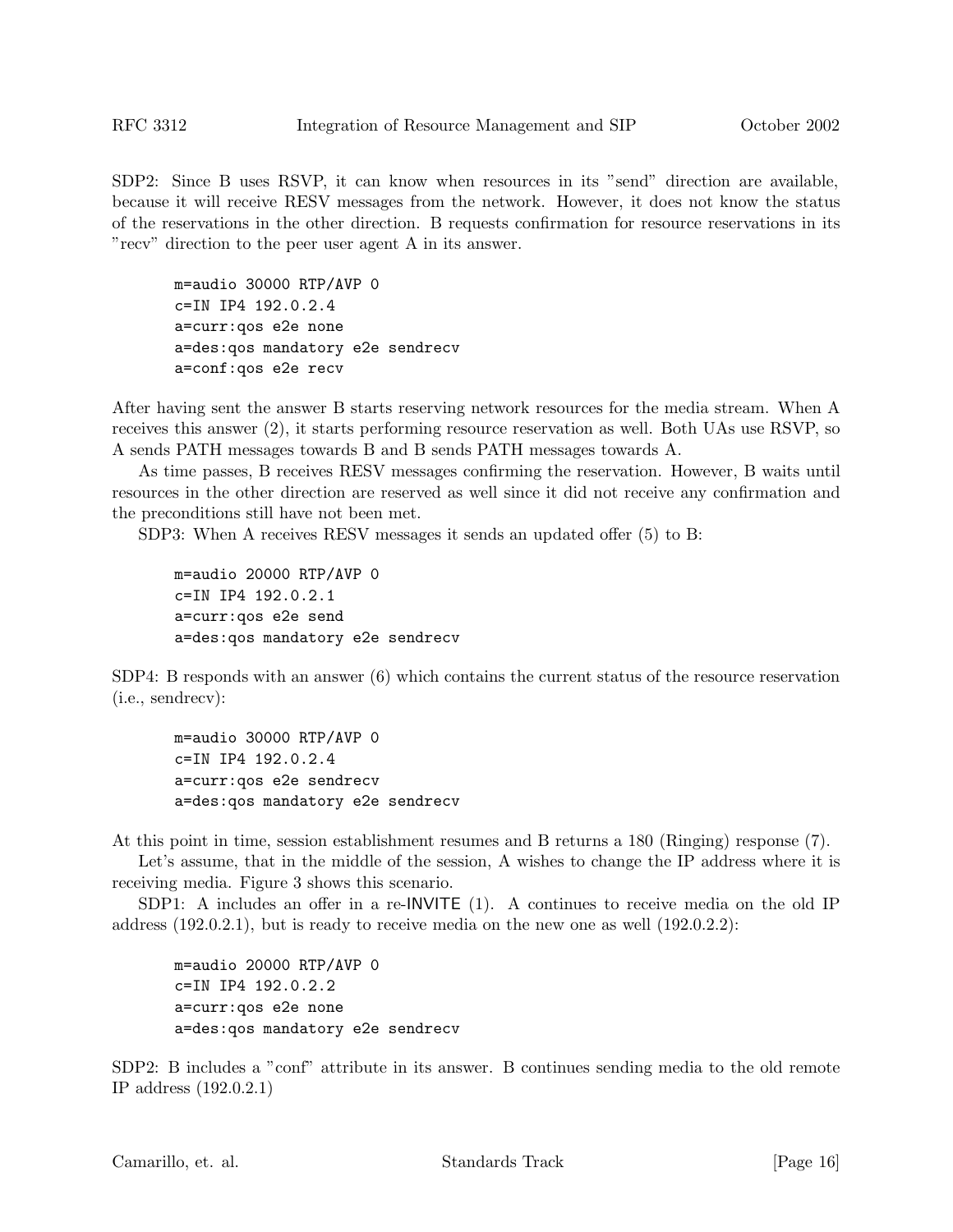

Figure 3: Session modification with preconditions

```
m=audio 30000 RTP/AVP 0
c=IN IP4 192.0.2.4
a=curr:qos e2e none
a=des:qos mandatory e2e sendrecv
a=conf:qos e2e recv
```
SDP3: When A receives RESV messages it sends an updated offer (5) to B:

m=audio 20000 RTP/AVP 0 c=IN IP4 192.0.2.2 a=curr:qos e2e send a=des:qos mandatory e2e sendrecv

SDP4: B responds with an answer (6), indicating that the preconditions have been met (current status "sendrecv). It is now that B begins sending media to the new remote IP address (192.0.2.2).

m=audio 30000 RTP/AVP 0 c=IN IP4 192.0.2.4 a=curr:qos e2e sendrecv a=des:qos mandatory e2e sendrecv

#### **13.2 Segmented Status Type**

The call flow of Figure 4 shows a basic session establishment using the segmented status type. The SDP descriptions of this example are shown below:

SDP1: A includes local and remote QoS preconditions in the initial offer. Before sending the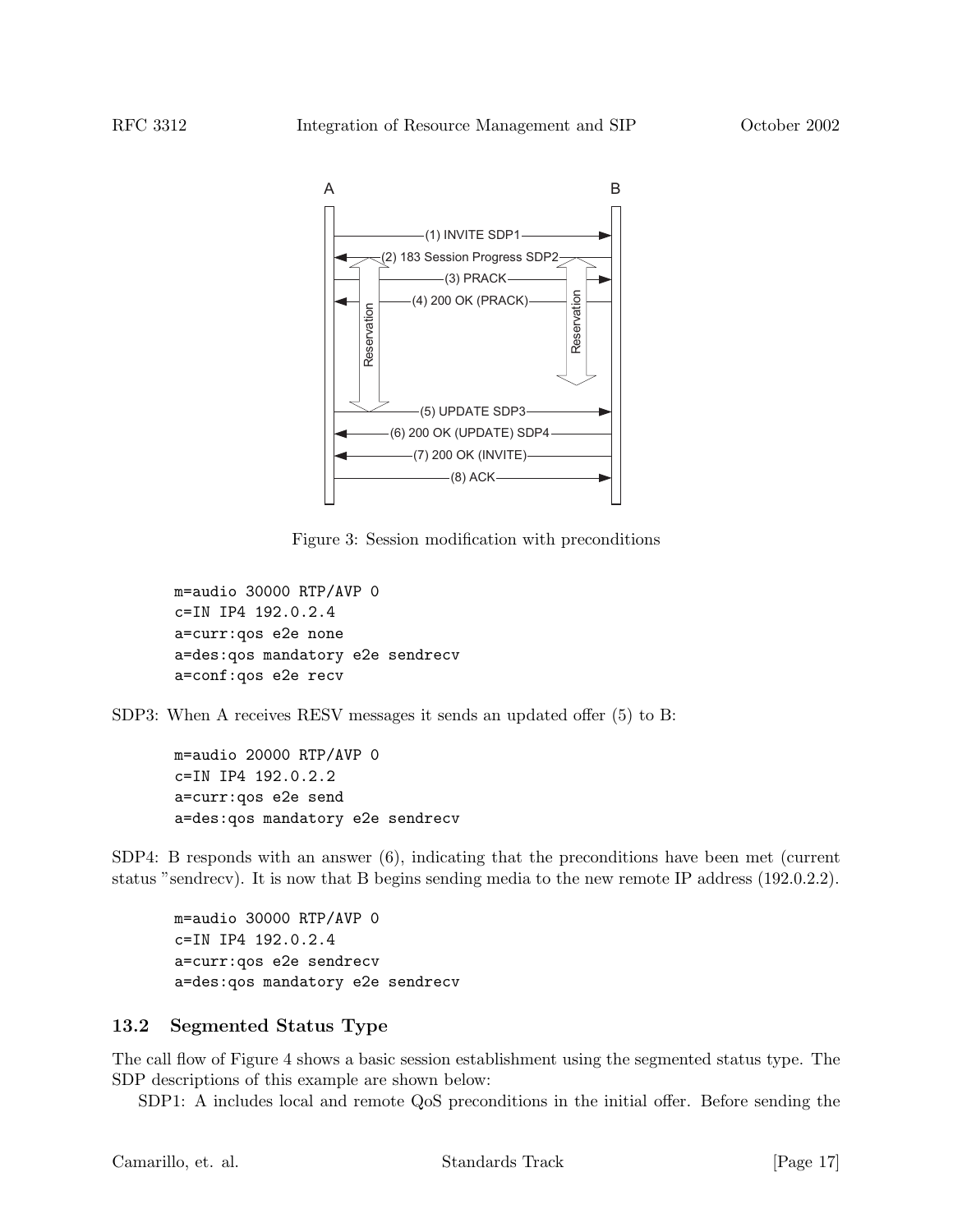

Figure 4: Example using the segmented status type

initial offer, A reserves resources in its access network. This is indicated in the local current status of the SDP below:

m=audio 20000 RTP/AVP 0 8 c=IN IP4 192.0.2.1 a=curr:qos local sendrecv a=curr:qos remote none a=des:qos mandatory local sendrecv a=des:qos mandatory remote sendrecv

SDP2: B reserves resources in its access network and, since all the preconditions are met, returns an answer in a 180 (Ringing) response (3).

m=audio 30000 RTP/AVP 0 8 c=IN IP4 192.0.2.4 a=curr:qos local sendrecv a=curr:qos remote sendrecv a=des:qos mandatory local sendrecv a=des:qos mandatory remote sendrecv

Let's assume that after receiving this response, A decides that it wants to use only PCM u-law (payload 0), as opposed to both PCM u-law and A-law (payload 8). It would send an UPDATE to B, possibly before receiving the 200 (OK) for the INVITE (5). The SDP would look like:

m=audio 20000 RTP/AVP 0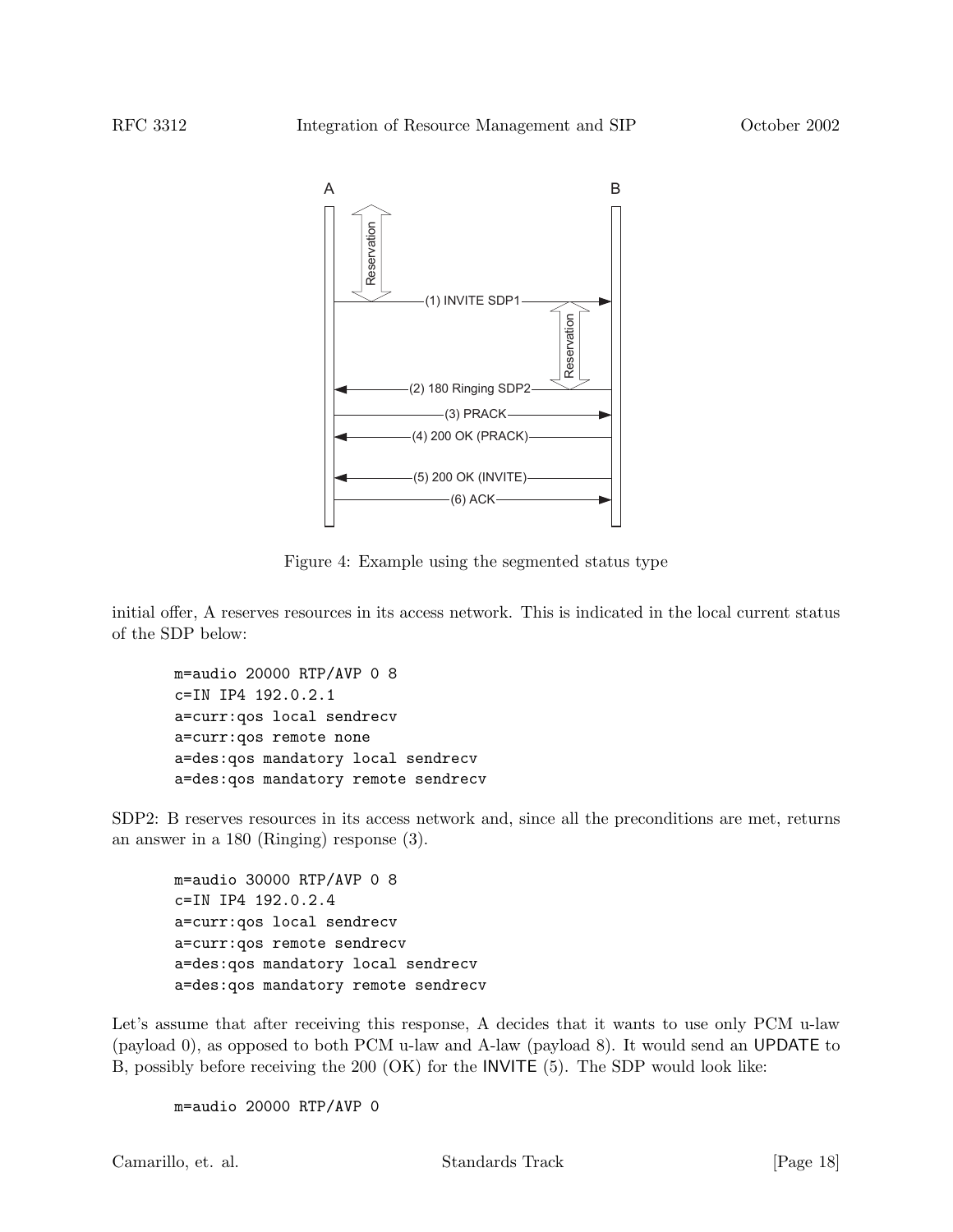c=IN IP4 192.0.2.1 a=curr:qos local sendrecv a=curr:qos remote sendrecv a=des:qos mandatory local sendrecv a=des:qos mandatory remote sendrecv

B would generate an answer for this offer and place it in the 200 (OK) for the UPDATE.

Note that this last offer/answer to reduce the number of supported codecs may arrive to the user agent server after the 200 (OK) response has been generated. This would mean that the session is established before A has reduced the number of supported codecs. To avoid this situation, the user agent client could wait for the first answer from the user agent before setting its local current status to "sendrecv".

#### **13.3 Offer in a SIP response**

The call flow of Figure 5 shows a basic session establishment where the initial offer appears in a reliable 1xx response. This example uses the end-to-end status type. The SDP descriptions of this example are shown below:



Figure 5: Example of an initial offer in a 1xx response

The first INVITE (1) does not contain a session description. Therefore, the initial offer is sent by B in a reliable 183 (Session Progress) response.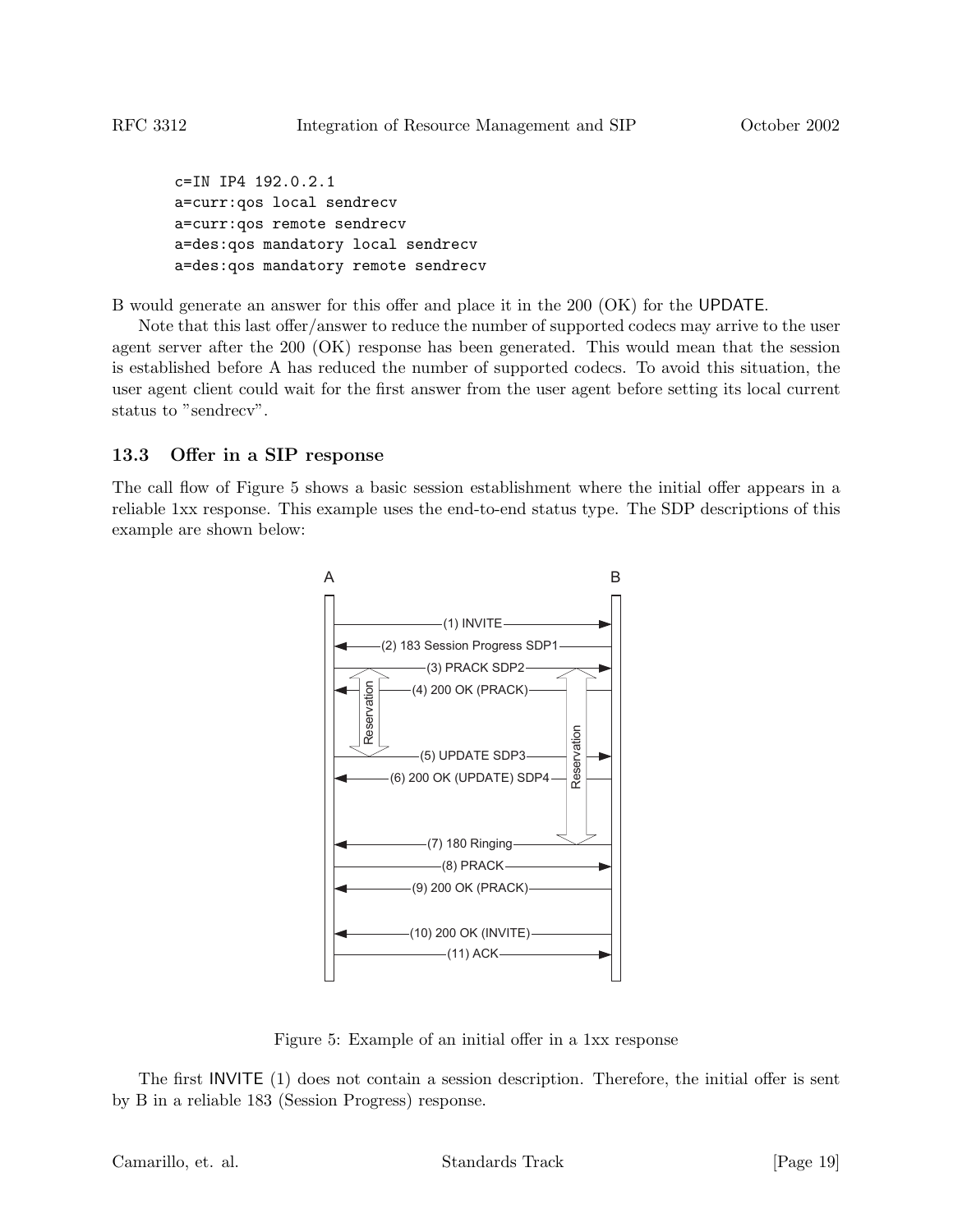SDP1: B includes end-to-end quality of service preconditions in the initial offer. Since B uses RSVP, it can know when resources in its "send" direction are available, because it will receive RESV messages from the network. However, it does not know the status of the reservations in the other direction. B requests confirmation for resource reservations in its "recv" direction, to the peer user agent A, in its answer.

m=audio 30000 RTP/AVP 0 c=IN IP4 192.0.2.4 a=curr:qos e2e none a=des:qos mandatory e2e sendrecv a=conf:qos e2e recv

SDP2: A includes its answer in the PRACK for the 183 (Session Progress) response.

m=audio 20000 RTP/AVP 0 c=IN IP4 192.0.2.1 a=curr:qos e2e none a=des:qos mandatory e2e sendrecv

After having sent the answer, A starts reserving network resources for the media stream. When B receives this answer (3), it starts performing resource reservation as well. Both UAs use RSVP, so A sends PATH messages towards B and B sends PATH messages towards A.

SDP3: When A receives RESV messages it sends an updated offer (5) to B:

m=audio 20000 RTP/AVP 0 c=IN IP4 192.0.2.1 a=curr:qos e2e send a=des:qos mandatory e2e sendrecv

SDP4: B responds with an answer (6) which contains the current status of the resource reservation  $(i.e.,$  recv $):$ 

m=audio 30000 RTP/AVP 0 c=IN IP4 192.0.2.4 a=curr:qos e2e recv a=des:qos mandatory e2e sendrecv

As time passes, B receives RESV messages confirming the reservation. At this point in time, session establishment resumes and B returns a 180 (Ringing) response (7).

## **14 Security Considerations**

An entity in the middle of two user agents establishing a session may add desired-status attributes making session establishment impossible. It could also modify the content of the current-status parameters so that the session is established without meeting the preconditions. Integrity protection can be used to avoid these attacks.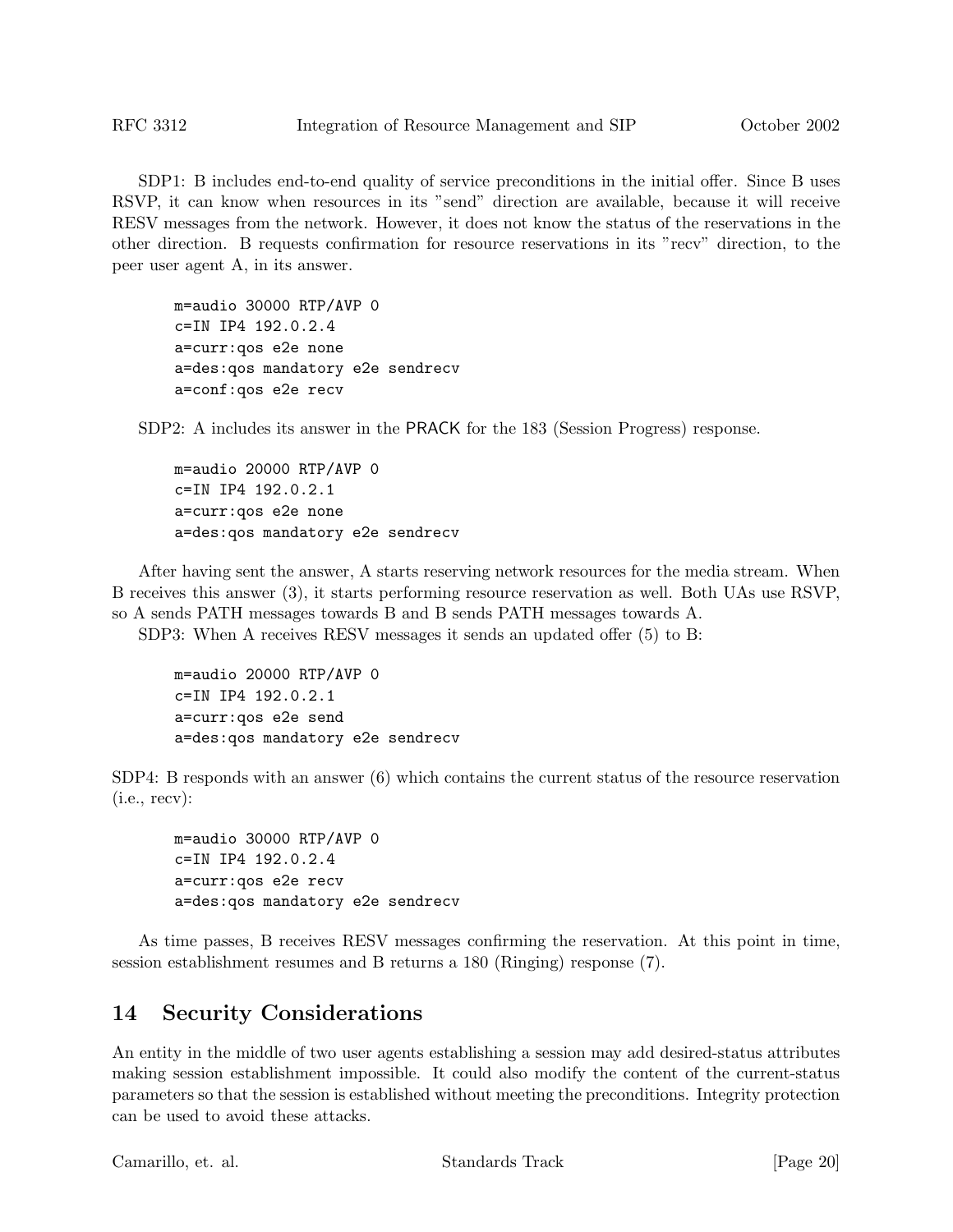An entity performing resource reservations upon reception of unauthenticated requests carrying preconditions can be an easy target for a denial of service attack. Requests with preconditions should be authenticated.

## **15 IANA considerations**

This document defines three media level SDP attributes: desired-status, current-status and confstatus. Their format is defined in Section 4.

This document defines a framework for using preconditions with SIP. Precondition-types to be used with this framework are registered by the IANA when they are published in standards track RFCs. The IANA Considerations section of the RFC must include the following information, which appears in the IANA registry along with the RFC number of the publication.

- Name of the precondition-type. The name MAY be of any length, but SHOULD be no more than ten characters long.
- Descriptive text that describes the extension.

The only entry in the registry for the time being is:

Pecondition-Type Reference Description qos RFC 3312 Quality of Service preconditions

This document also defines a new SIP status code (580). Its default reason phrase (Precondition Failure) is defined in section 8.

This document defines a SIP option tag (precondition) in section 11.

## **16 Notice Regarding Intellectual Property Rights**

The IETF has been notified of intellectual property rights claimed in regard to some or all of the specification contained in this document. For more information consult the online list of claimed rights.

## **17 References**

- [1] J. Rosenberg, H. Schulzrinne, G. Camarillo, A. Johnston, J. Peterson, R. Sparks, M. Handley, and E. Schooler, "SIP: session initiation protocol," RFC 3261, Internet Engineering Task Force, June 2002.
- [2] M. Handley and V. Jacobson, "SDP: session description protocol," RFC 2327, Internet Engineering Task Force, Apr. 1998.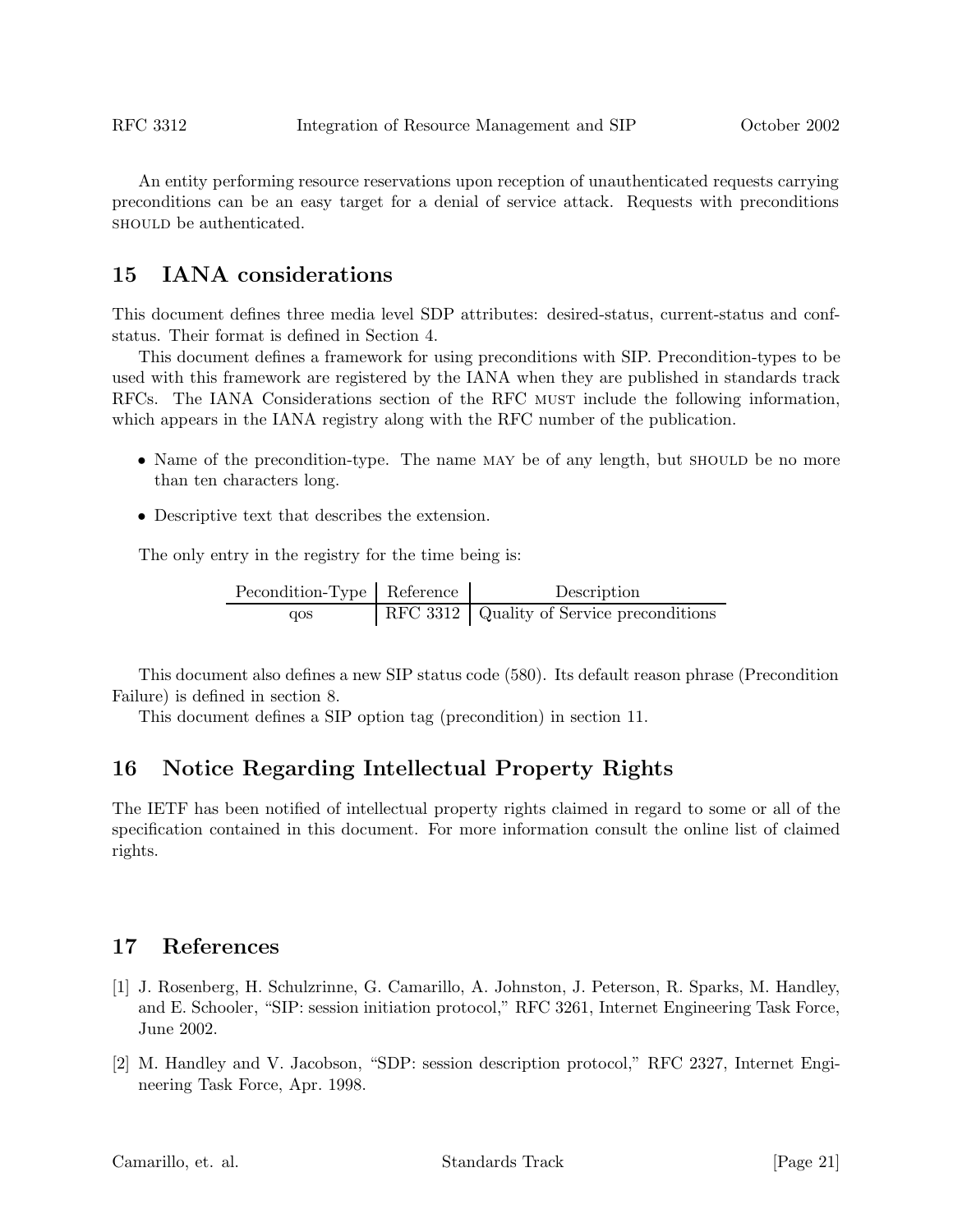- [3] S. Bradner, "Key words for use in RFCs to indicate requirement levels," RFC 2119, Internet Engineering Task Force, Mar. 1997.
- [4] J. Rosenberg and H. Schulzrinne, "An offer/answer model with session description protocol (SDP)," RFC 3264, Internet Engineering Task Force, June 2002.
- [5] J. Rosenberg, "The session initiation protocol (SIP) UPDATE method," RFC 3311, Internet Engineering Task Force, Oct. 2002.
- [6] H. Schulzrinne, S. Casner, R. Frederick, and V. Jacobson, "RTP: a transport protocol for realtime applications," RFC 1889, Internet Engineering Task Force, Jan. 1996.
- [7] J. Rosenberg and H. Schulzrinne, "Reliability of provisional responses in session initiation protocol (SIP)," RFC 3262, Internet Engineering Task Force, June 2002.
- [8] C. Kalmanek, W. Marshall, P. Mishra, D. Nortz, and K. K. Ramakrishnan, "DOSA: an architecture for providing robust IP telephony service," in Proceedings of the Conference on Computer Communications (IEEE Infocom), (Tel Aviv, Israel), Mar. 2000.

## **18 Contributors**

The following persons contributed and were co-authors on earlier versions of this spec:

K. K. Ramakrishnan (TeraOptic Networks), Ed Miller (Terayon), Glenn Russell (CableLabs), Burcak Beser (Pacific Broadband Communications), Mike Mannette (3Com), Kurt Steinbrenner (3Com), Dave Oran (Cisco), Flemming Andreasen (Cisco), Michael Ramalho (Cisco), John Pickens (Com21), Poornima Lalwaney (Nokia), Jon Fellows (Copper Mountain Networks), Doc Evans (D. R. Evans Consulting), Keith Kelly (Net-Speak), Adam Roach (dynamicsoft), Dean Willis (dynamicsoft), Steve Donovan (dynamicsoft), Henning Schulzrinne (Columbia University).

This "manyfolks" document is the culmination of over two years of work by many individuals, most are listed here and in the following acknowledgements section. A special note is due to Flemming Andreasen, Burcak Beser, Dave Boardman, Bill Guckel, Chuck Kalmanek, Keith Kelly, Poornima Lalwaney, John Lawser, Bill Marshall, Mike Mannette, Dave Oran, K.K. Ramakrishnan, Michael Ramalho, Adam Roach, Jonathan Rosenberg, and Henning Schulzrinne for spearheading the initial "single INVITE" quality of service preconditions work from previous, non-SIP compatible, "two-stage Invite" proposals. These "two-stage INVITE" proposals had their origins from Distributed Call Signaling work in PacketCable, which, in turn, had architectural elements from AT&T's Distributed Open Systems Architecture (DOSA) work [8].

### **19 Acknowledgments**

The Distributed Call Signaling work in the PacketCable project is the work of a large number of people, representing many different companies. The authors would like to recognize and thank the following for their assistance: John Wheeler, Motorola; David Boardman, Daniel Paul, Arris Interactive; Bill Blum, Jay Strater, Jeff Ollis, Clive Holborow, General Instruments; Doug Newlin,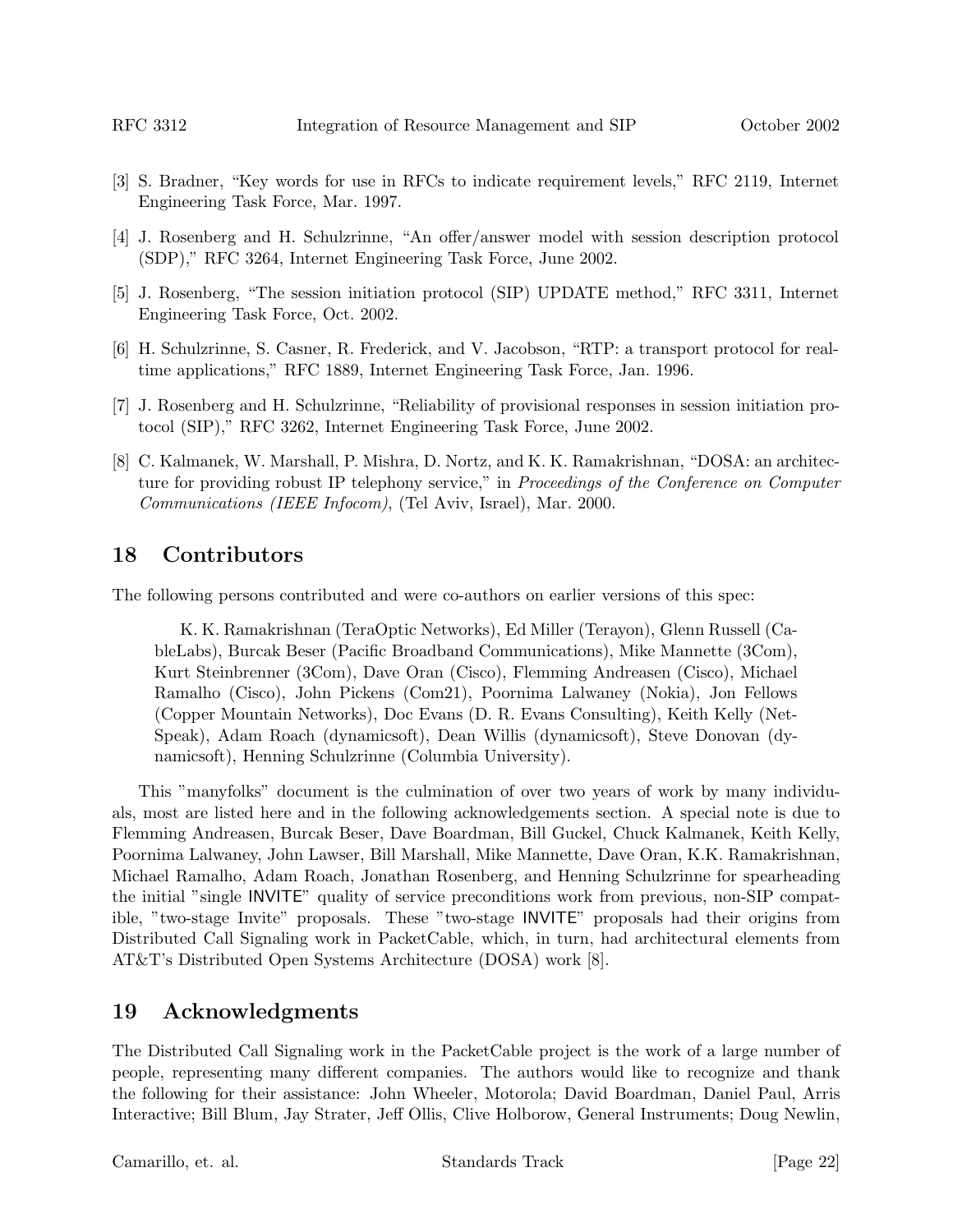Guido Schuster, Ikhlaq Sidhu, 3Com; Jiri Matousek, Bay Networks; Farzi Khazai, Nortel; John Chapman, Bill Guckel, Cisco; Chuck Kalmanek, Doug Nortz, John Lawser, James Cheng, Tung-Hai Hsiao, Partho Mishra, AT&T; Telcordia Technologies; and Lucent Cable Communications.

Miguel Angel Garcia-Martin, Rohan Mahy and Mark Watson provided helpful comments and suggestions.

## **20 Authors' Addresses**

Gonzalo Camarillo Ericsson Advanced Signalling Research Lab. FIN-02420 Jorvas Finland Email: Gonzalo.Camarillo@ericsson.com

Bill Marshall AT&T Florham Park, NJ 07932 USA Email: wtm@research.att.com

Jonathan Rosenberg dynamicsoft 72 Eagle Rock Ave East Hanover, NJ 07936 USA Email: jdrosen@dynamicsoft.com

## **21 Full Copyright Statement**

Copyright (C) The Internet Society (2002). All Rights Reserved.

This document and translations of it may be copied and furnished to others, and derivative works that comment on or otherwise explain it or assist in its implementation may be prepared, copied, published and distributed, in whole or in part, without restriction of any kind, provided that the above copyright notice and this paragraph are included on all such copies and derivative works. However, this document itself may not be modified in any way, such as by removing the copyright notice or references to the Internet Society or other Internet organizations, except as needed for the purpose of developing Internet standards in which case the procedures for copyrights defined in the Internet Standards process must be followed, or as required to translate it into languages other than English.

The limited permissions granted above are perpetual and will not be revoked by the Internet Society or its successors or assigns.

This document and the information contained herein is provided on an "AS IS" basis and THE INTERNET SOCIETY AND THE INTERNET ENGINEERING TASK FORCE DISCLAIMS ALL WARRANTIES, EXPRESS OR IMPLIED, INCLUDING BUT NOT LIMITED TO ANY